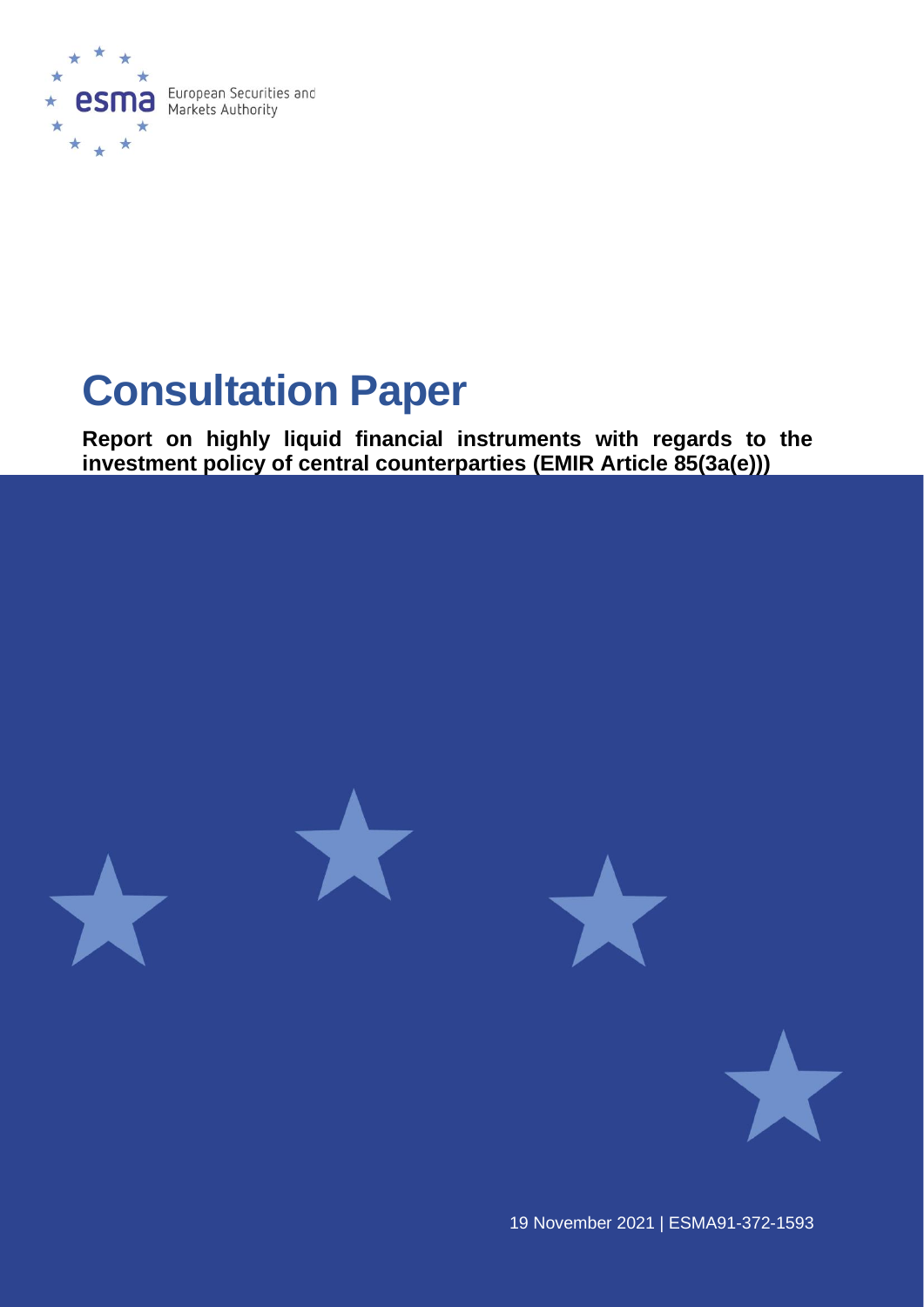

19 November 2021 ESMA70-151-1593

### **Responding to this paper**

ESMA invites comments on all matters in this paper and in particular on the specific questions summarised in Annex 3. Comments are most helpful if they:

- respond to the question stated;
- indicate the specific question to which the comment relates:
- contain a clear rationale; and
- describe any alternatives ESMA should consider.

ESMA will consider all comments received by **24 January 2022.**

All contributions should be submitted online at [www.esma.europa.eu](http://www.esma.europa.eu/) under the heading 'Your input - Consultations'.

#### **Publication of responses**

All contributions received will be published following the close of the consultation, unless you request otherwise. Please clearly and prominently indicate in your submission any part you do not wish to be publicly disclosed. A standard confidentiality statement in an email message will not be treated as a request for non-disclosure. A confidential response may be requested from us in accordance with ESMA's rules on access to documents. We may consult you if we receive such a request. Any decision we make not to disclose the response is reviewable by ESMA's Board of Appeal and the European Ombudsman.

#### **Data protection**

Information on data protection can be found at [www.esma.europa.eu](http://www.esma.europa.eu/) under the heading 'Data [protection'](https://www.esma.europa.eu/about-esma/data-protection).

#### **Who should read this paper?**

All interested stakeholders are invited to respond to this consultation paper. In particular, responses are sought from central counterparties (CCPs), clearing members, direct or indirect clearing clients, money market funds managers, UCITS managers, trade associations and the market community more generally.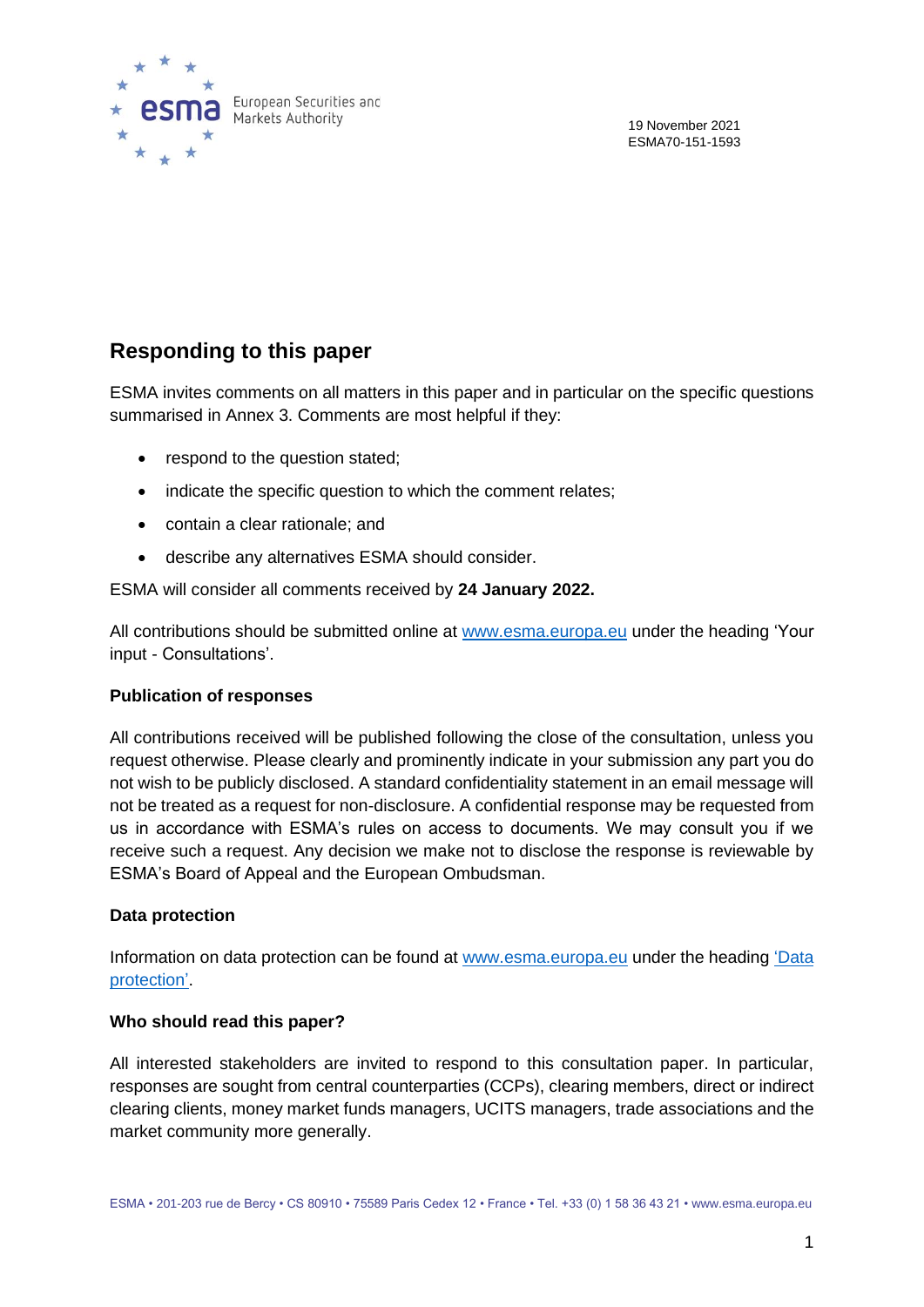

# **Table of Contents**

| 1 |                                                                      |       |  |                                                                                      |  |  |
|---|----------------------------------------------------------------------|-------|--|--------------------------------------------------------------------------------------|--|--|
| 2 |                                                                      |       |  |                                                                                      |  |  |
| 3 |                                                                      |       |  |                                                                                      |  |  |
|   | 3.1                                                                  |       |  |                                                                                      |  |  |
|   | 3.2                                                                  |       |  | Current regulatory framework for CCP investment under EMIR  6                        |  |  |
|   | 3.3                                                                  |       |  |                                                                                      |  |  |
|   |                                                                      | 3.3.1 |  |                                                                                      |  |  |
|   |                                                                      | 3.3.2 |  |                                                                                      |  |  |
|   |                                                                      | 3.3.3 |  |                                                                                      |  |  |
|   |                                                                      | 3.3.4 |  |                                                                                      |  |  |
|   |                                                                      | 3.3.5 |  |                                                                                      |  |  |
|   |                                                                      | 3.3.6 |  |                                                                                      |  |  |
|   |                                                                      | 3.3.7 |  |                                                                                      |  |  |
|   | 3.4                                                                  |       |  |                                                                                      |  |  |
| 4 | Extension of the list of financial instruments for CCP investments13 |       |  |                                                                                      |  |  |
|   | 4.1                                                                  |       |  |                                                                                      |  |  |
|   | 4.1.1                                                                |       |  |                                                                                      |  |  |
|   | 4.1.2                                                                |       |  |                                                                                      |  |  |
|   |                                                                      | 4.2   |  |                                                                                      |  |  |
|   |                                                                      | 4.2.1 |  |                                                                                      |  |  |
|   |                                                                      | 4.2.2 |  | Policy considerations on CCP investment requirements16                               |  |  |
|   | 4.2.3                                                                |       |  | Conditions defining high-liquid financial instruments bearing minimal credit and     |  |  |
| 5 |                                                                      |       |  |                                                                                      |  |  |
|   | 5.1                                                                  |       |  |                                                                                      |  |  |
|   |                                                                      | 5.1.1 |  |                                                                                      |  |  |
|   |                                                                      | 5.1.2 |  |                                                                                      |  |  |
|   |                                                                      | 5.1.3 |  |                                                                                      |  |  |
|   | 5.2                                                                  |       |  |                                                                                      |  |  |
|   |                                                                      | 5.2.1 |  | The current exclusion of MMFs from the list of allowed investments for EU CCPs<br>26 |  |  |
|   | 5.2.2                                                                |       |  |                                                                                      |  |  |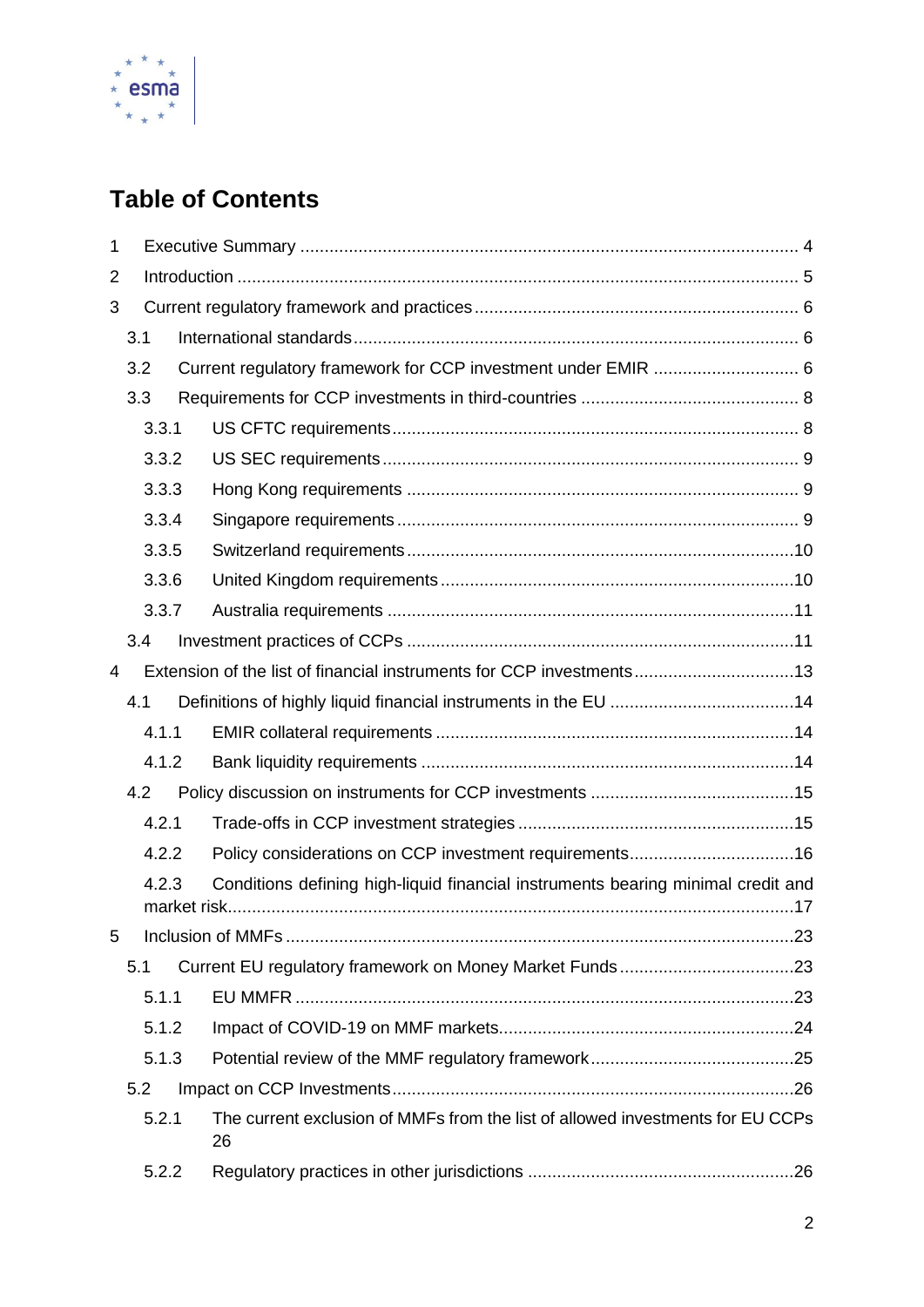

|   | 5.2.3                                                                          |  |
|---|--------------------------------------------------------------------------------|--|
|   | 5.2.4 Policy considerations regarding the inclusion of MMFs within the current |  |
| 6 |                                                                                |  |
| 7 |                                                                                |  |
|   |                                                                                |  |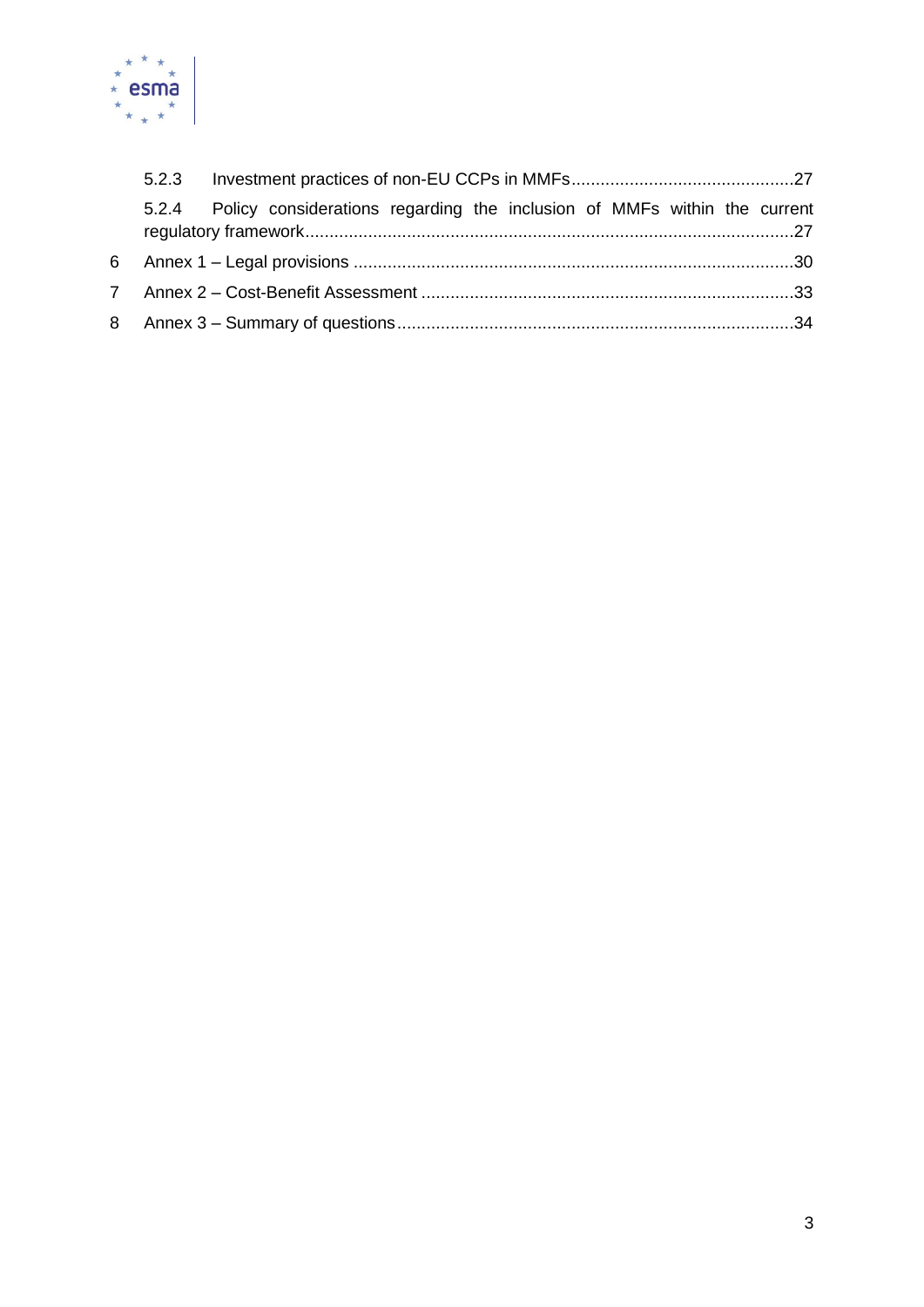

# <span id="page-4-0"></span>**1 Executive Summary**

#### **Reasons for publication**

ESMA was originally mandated to submit a report to the European Commission (EC) by 18 May 2020 on whether the list of financial instruments that are considered highly liquid with minimal market and credit risk, in accordance with Article 47 of EMIR, could be extended and whether that list could include one or more money market funds authorised in accordance with Regulation (EU) 2017/1131 of the European Parliament and of the Council<sup>1</sup>.

Following the market turmoil in March and April 2020 due to the COVID-19 pandemic, ESMA had decided to pause its work in order to better analyse the sources of the liquidity strains observed in the short-term funding market. Based on the lessons learned from the crisis, ESMA decided to resume its work and issues a consultation paper in order to receive additional feedback on the implications of potential changes to investment policies for CCPs and the broader market.

#### **Contents**

Section 2 provides an introduction to this consultation paper. Section 3 provides background on the current regulatory framework and investment practices of CCPs. Section 4 explores the benefits and disadvantages of a potential extension of the list of highly liquid financial instruments. Section 5 focuses on the appropriateness of including money market funds in the list of allowed investments for CCPs.

#### **Next Steps**

ESMA will consider the feedback it receives from this consultation by 24 January 2022 and expects to publish and submit a final report to the European Commission in Spring 2022. The report will concentrate on the identified areas of extension of the list of possible investments for CCPs. Depending on the recommendations made in this report, an amendment to RTS 153/2013 on CCP requirements may be needed as a final deliverable.

<sup>1</sup> Regulation (EU) 2017/1131 of the European Parliament and of the Council of 14 June 2017 on money market funds (known as 'MMFR') (OJ L 169, 30.6.2017, p.8)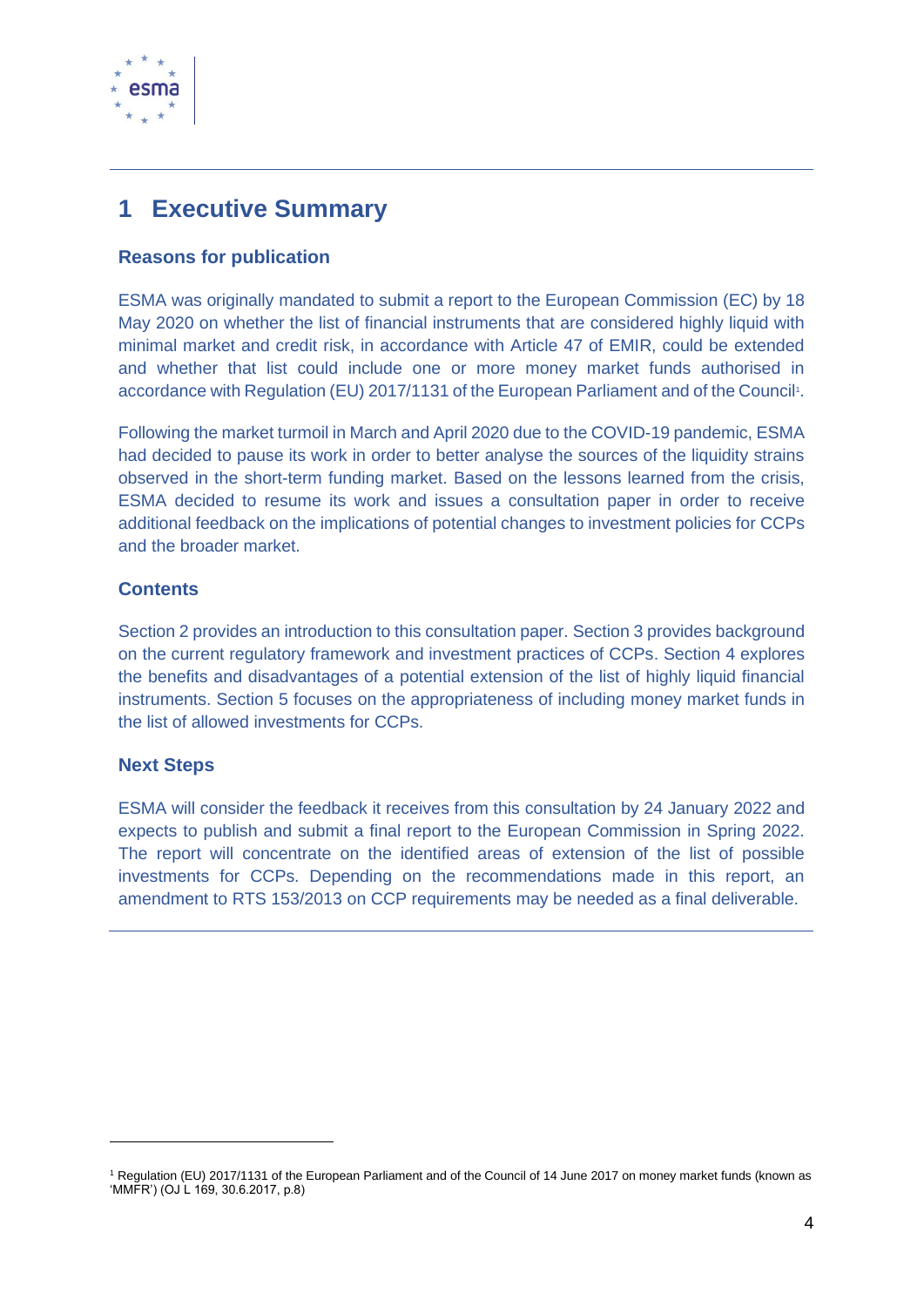

# <span id="page-5-0"></span>**2 Introduction**

- $1.$ The EU Regulation 648/2012<sup>2</sup> (hereafter referred to as 'EMIR') requires EU CCPs to invest their financial resources only in cash or in highly liquid financial instruments with minimal market and credit risk. Under EMIR, highly liquid instruments for CCP investments are restricted to debt instruments respecting a list of cumulative conditions on the issuer or guarantor, the CCP's credit and market risk assessment, their average time-to-maturity, denomination, transferability, marketability or reliability of price data.
- $2.$ Under Article  $85(3a(e))$  of EMIR<sup>3</sup>, ESMA has been mandated to provide<sup>4</sup> a report to the Commission on whether the list of financial instruments that are considered highly liquid with minimal market and credit risk, in accordance with Article 47 of EMIR, could be extended and whether that list could include one or more money market funds (MMFs) authorised in accordance with EU Regulation 2017/1131<sup>5</sup> on money market funds (or 'MMFR').
- $3<sub>l</sub>$ Following the market turmoil in March and April 2020 due to the COVID-19 pandemic, ESMA had decided to temporarily pause its work in order to better analyse the sources of the liquidity strains observed in the short-term funding market and understand their implications for CCPs and their investment policies. Based on the lessons learnt from the crisis, ESMA decided to resume its work.
- $4.$ The main objectives of the report are firstly to generally assess whether the scope of financial instruments which are considered highly liquid with minimal market and credit risk should be extended and secondly to assess more specifically if MMFs authorised under MMFR (or a sub-set of them) should be included in this list.
- The first part of ESMA's mandate may be very extensive as it implies potentially exploring 5. all types of financial instruments which are not already considered as highly liquid and assessing whether they should be considered as such, under certain conditions.
- ESMA proposes to frame the discussion to financial instruments for CCP investments in  $6.$ line with the Principles for Financial Market Infrastructure (PFMI) to ensure consistency with international standards and uses this public consultation to gather information from stakeholders on the expected benefits and downsides of potentially extending the list of investment possibilities for EU CCPs and the type of financial instruments which could be considered. A specific focus is brought to MMFs in the second part of the consultation, as well as on the potential impact of ongoing policy discussions on their liquidity profile.
- $7<sub>1</sub>$ Following this public consultation, ESMA will issue a final report focusing on the identified areas for a potential review of the regulatory requirements for CCP investments.

<sup>&</sup>lt;sup>2</sup> Regulation (EU) No 648/2012 of the European Parliament and of the Council of 4 July 2012 on OTC derivatives, central counterparties and trade repositories Text with EEA relevance, [Consolidated version](https://eur-lex.europa.eu/legal-content/EN/TXT/?uri=celex%3A32012R0648)

<sup>&</sup>lt;sup>3</sup> Regulation (EU) 2019/834 of the European Parliament and of the Council of 20 May 2019 amending Regulation (EU) No 648/2012[, EUOJ](https://eur-lex.europa.eu/legal-content/EN/TXT/?uri=uriserv:OJ.L_.2019.141.01.0042.01.ENG)

<sup>4</sup> The deadline mentioned in EMIR is 18 May 2020.

<sup>5</sup> Regulation (EU) 2017/1131 of the European Parliament and of the Council of 14 June 2017 on money market funds (Text with EEA relevance[, EU OJ](https://eur-lex.europa.eu/legal-content/en/ALL/?uri=CELEX%3A32017R1131)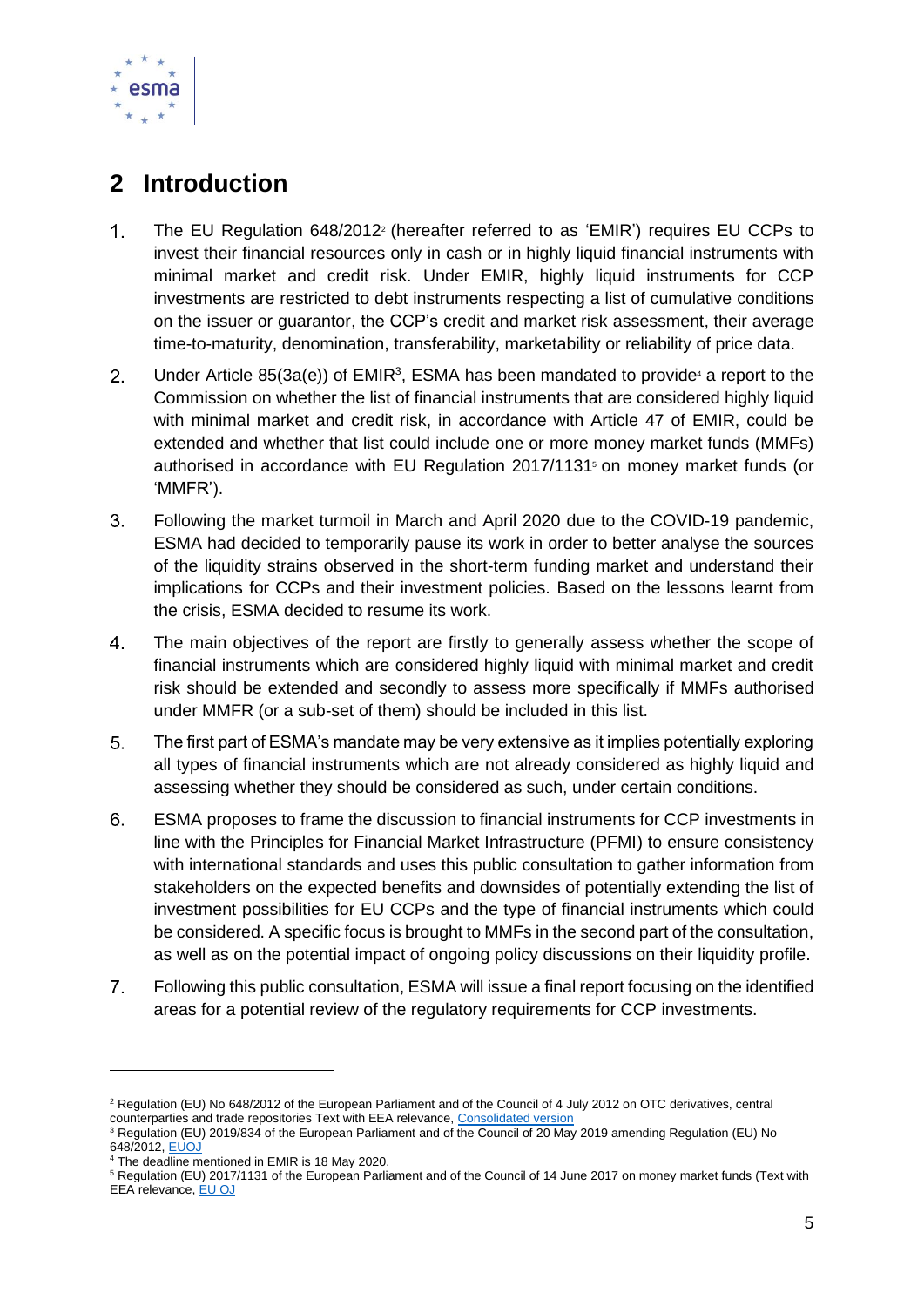

# <span id="page-6-0"></span>**3 Current regulatory framework and practices**

### <span id="page-6-1"></span>**3.1 International standards**

- $8<sub>1</sub>$ The CPMI-IOSCO Principles for Financial Market Infrastructures<sup>6</sup> (PFMIs) are the international standards for FMIs, including CCPs, issued to strengthen and preserve financial stability.
- $9<sub>1</sub>$ Principle 16 on custody and investment risks states that *"an FMI should safeguard its own and its participants' assets and minimise the risk of loss on and delay in access to these assets. An FMI's investments should be in instruments with minimal credit, market, and liquidity risks."*
- It further adds that *"an FMI's investment strategy should be consistent with its overall risk-management strategy and fully disclosed to its participants, and investments should be secured by, or be claims on, high-quality obligors."*
- The level of stringency for CCP investments is deliberate, as the PFMI establishes  $11.$ distinct and slightly less stringent standards for the collateral collected by the CCP from its members in accordance with Principle 5.
- While it requires that *"the FMI should generally limit the assets it (routinely) accepts as*  collateral to those with low credit, liquidity, and market risks", FMIs can accept a broader range of collateral as long as the FMI applies adequate haircut and concentration limits.
- $13.$ Most importantly, Principle 5 does not limit investments secured by or claims on highquality obligators.
- Similarly, Principle 16 on investment risk requires that *"these investments should allow for quick liquidation with little, if any, adverse price effect"*, while Principle 5 on collateral states that FMIs should avoid assets which cannot be liquidated *"without significant adverse price effects."*
- 15. In effect, the PFMI establish a hierarchy by which the investment of CCPs have to follow the most stringent rules to avoid reintroducing market or credit risk into the CCP.

### <span id="page-6-2"></span>**3.2 Current regulatory framework for CCP investment under EMIR**

- EMIR is in line with the PFMI as Article 47 of EMIR, which deals with the investment policy of CCPs, closely follows Principle 16 and states that "*a CCP shall invest its financial resources only in cash or in highly liquid financial instruments with minimal market and credit risk. A CCP's investments shall be capable of being liquidated rapidly with minimal adverse price effect."*
- 17. With respect to the definition and scope of highly liquid financial instruments, ESMA was mandated to develop draft regulatory technical standards (RTS) specifying the

<sup>6</sup> CPMI-IOSCO[, Principles for financial market infrastructures,](https://www.bis.org/cpmi/publ/d101a.pdf) 2012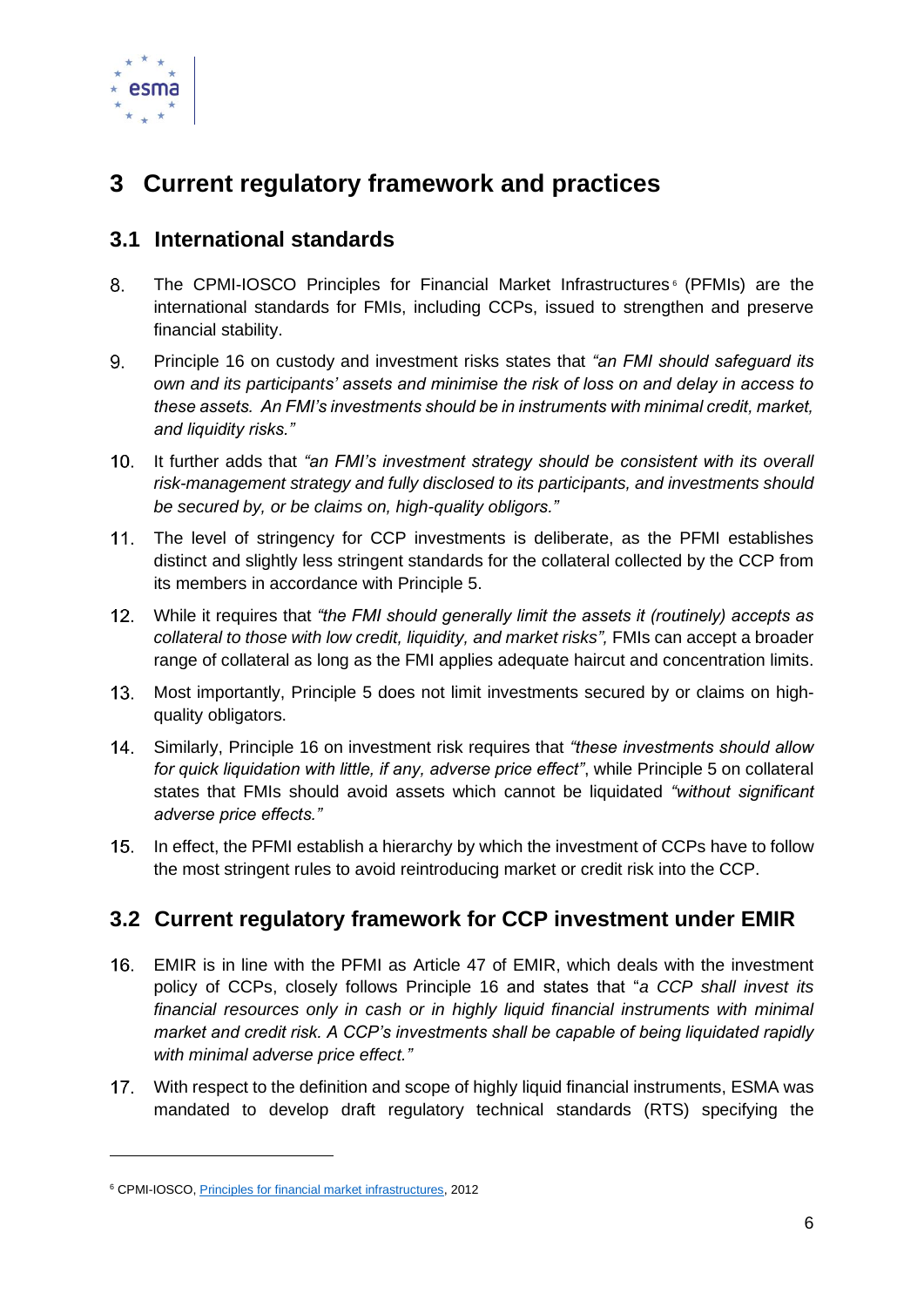

conditions applicable to financial instruments for them to be considered highly liquid and bearing minimal credit and market risk as referred to in paragraph 1 of Article 47, after consulting the EBA and the ESCB. The Commission Delegated Regulation (EU) No 153/2012<sup>7</sup> (hereafter referred to as the 'EMIR Delegated Regulation'), based on ESMA's RTS, was endorsed and then entered into force in 2013.

Article 43 of the EMIR Delegated Regulation requires that financial instruments in which the CCP invests to be *"debt instruments meeting each of the conditions set out in Annex II."*

The Annex II lists the conditions applicable to highly liquid financial instruments:

- *"(a) they are issued or explicitly guaranteed by:*
	- *(i) a government;*
	- *(ii) a central bank;*

*(iii) a multilateral development bank as listed under Section 4.2 of Part 1 of Annex VI to Directive 2006/48/EC;*

*(iv) the European Financial Stability Facility or the European Stability Mechanism where applicable.*

*(b) the CCP can demonstrate that they have low credit and market risk based upon*  an internal assessment by the CCP. In performing such assessment the CCP shall *employ a defined and objective methodology that shall not fully rely on external opinions and that takes into consideration the risk arising from the establishment of the issuer in a particular country;*

*(c) the average time-to-maturity of the CCP's portfolio does not exceed two years;*

*(d) they are denominated in one of the following currencies:*

*(i) a currency the risks of which the CCP can demonstrate that it is able to manage; or*

*(ii) a currency in which the CCP clears transactions, in the limit of the collateral received in that currency;*

*(e) they are freely transferable and without any regulatory constraint or third party claims that impair liquidation;*

*(f) they have an active outright sale or repurchase agreement market, with a diverse group of buyers and sellers, including in stressed conditions and to which the CCP has reliable access;*

<sup>7</sup> Commission Delegated Regulation (EU) No 153/2013 of 19 December 2012 supplementing Regulation (EU) No 648/2012 of the European Parliament and of the Council with regard to regulatory technical standards on requirements for central counterparties Text with EEA relevance[, Consolidated version](https://eur-lex.europa.eu/legal-content/EN/TXT/?uri=CELEX%3A02013R0153-20160615)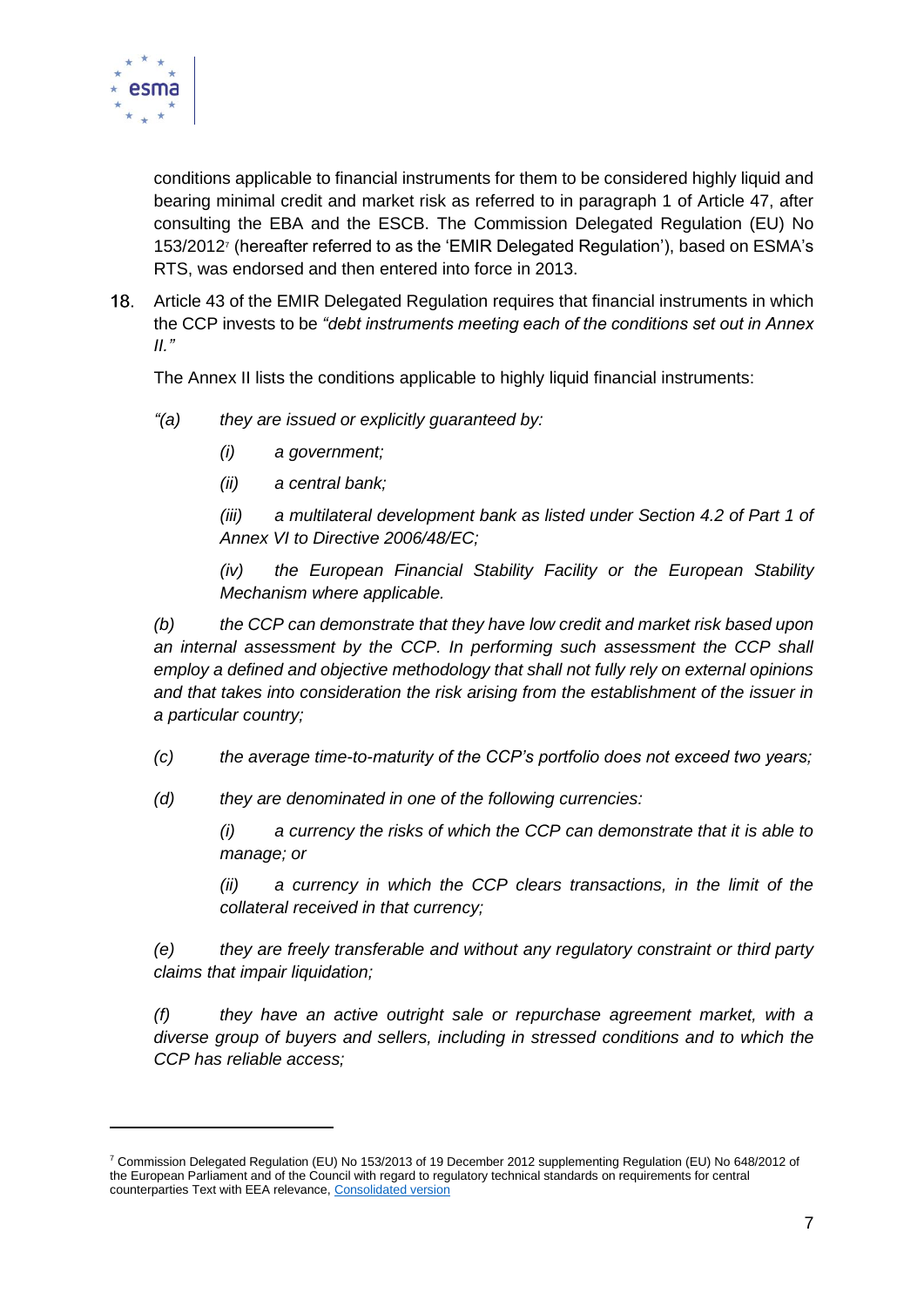

- *(g) reliable price data on these instruments are published on a regular basis."*
- Furthermore, Annex II states that derivative contracts can also be considered invested in if they are entered into for the purpose of:

*"(a) hedging the portfolio of a defaulted clearing member as part of the CCP's default management procedure; or*

*(b) hedging currency risk arising from its liquidity management framework established in accordance with Chapter VIII.*

*Where derivative contracts are used in such circumstances, their use shall be limited to derivative contracts in respect of which reliable price data is published on a regular basis and to the period of time necessary to reduce the credit and market risk to which the CCP is exposed."*

### <span id="page-8-0"></span>**3.3 Requirements for CCP investments in third-countries**

While the PFMI standards have strived to deliver a common minimum standards for CCPs, divergences exist across jurisdictions to address local market structures, supervisory practices and domestic preferences.

#### <span id="page-8-1"></span>3.3.1 US CFTC requirements

- $21.$ The CFTC does not distinguish the investment of client (customer) money by a clearing member (futures commission merchant) or a CCP (derivatives clearing organization).
- $22.$ Under the Commodity Exchanges Act, Regulation 1.25<sup>8</sup> permits investment of customer funds in: (i) Obligations of the United States and obligations fully guaranteed as to principal and interest by the United States (U.S. government securities); (ii) General obligations of any State or of any political subdivision thereof (municipal securities); (iii) Obligations of any United States government corporation or enterprise sponsored by the United States government (U.S. agency obligations); (iv) Certificates of deposit issued by a bank (certificates of deposit) as defined in section 3(a)(6) of the Securities Exchange Act of 1934, or a domestic branch of a foreign bank that carries deposits insured by the Federal Deposit Insurance Corporation; (v) Commercial paper fully guaranteed as to principal and interest by the United States under the Temporary Liquidity Guarantee Program as administered by the Federal Deposit Insurance Corporation (commercial paper); (vi) Corporate notes or bonds fully guaranteed as to principal and interest by the United States under the Temporary Liquidity Guarantee Program as administered by the Federal Deposit Insurance Corporation (corporate notes or bonds); and (vii) Interests in money market mutual funds (discussed in section 5). ESMA notes that the list of permissible investments was recently expanded to include sovereign debt issued by

<sup>&</sup>lt;sup>8</sup> [Electronic Code of Federal](https://www.law.cornell.edu/cfr/text/17/1.25) Regulations (e-CFR) Title 17 - Commodity and Securities Exchanges CHAPTER I - COMMODITY FUTURES TRADING COMMISSION PART 1 - GENERAL REGULATIONS UNDER THE COMMODITY EXCHANGE ACT Customers' Money, Securities, and Property § 1.25 Investment of customer funds.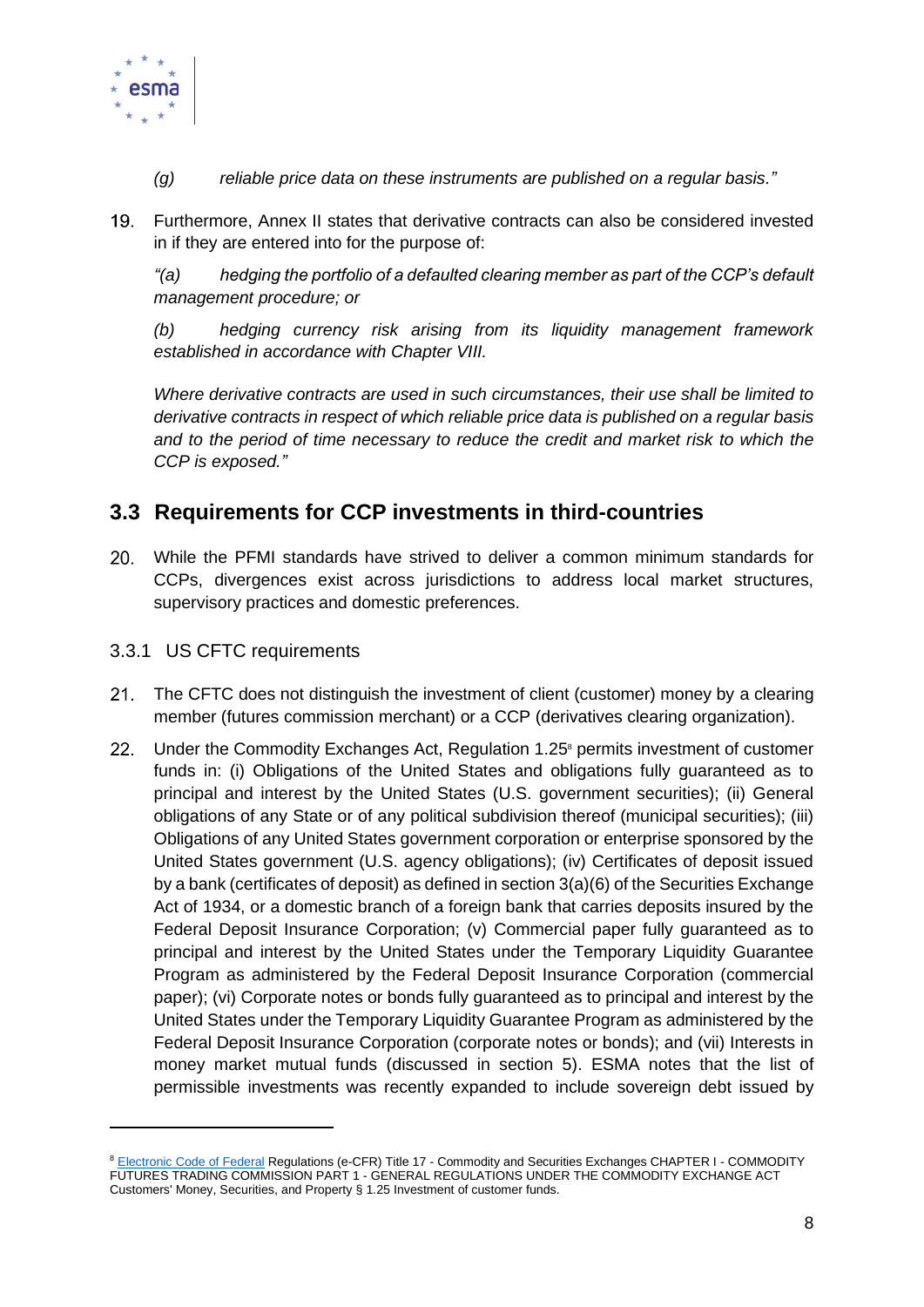

France and Germany, as well as to enter in reverse repo agreements on these sovereign debts in 2018<sup>9</sup> under certain conditions.

#### <span id="page-9-0"></span>3.3.2 US SEC requirements

23. The US SEC requirements for CCPs are codified in Rule  $17Ad-22$ <sup>10</sup> of the Securities Exchange Act. Covered clearing agencies are required to establish, implement, maintain and enforce written policies and procedures reasonably designed to safeguard the covered clearing agency's own and its participants' assets by minimizing the risk of loss and delay in access to these assets in order to invest such assets in instruments with minimal credit, market, and liquidity risks (Point (e)(16)).

#### <span id="page-9-1"></span>3.3.3 Hong Kong requirements

- 24. The general framework for recognised and designated CCPs is introduced by the Securities and Futures Ordinance<sup>11</sup>, where it establishes in Division 3 the conditions and duties to be recognised by requiring that "*risks associated with its business and operations are managed prudently*" suggesting that the CCP should make its investments in assets with a minimum risk in order to maintain sufficient liquidity to perform its functions.
- 25. However, ESMA is not aware of other or more detailed requirements for CCP investments.

#### <span id="page-9-2"></span>3.3.4 Singapore requirements

- The legal framework regarding CCPs' investments is detailed in the Securities and 26. Futures Act<sup>12</sup>. In particular, the Division 2 on "Regulation of Approved Clearing Houses" introduces in its paragraph 60 (1)(c) that the Authority may issue Regulations on "*how the clearing house can invest the customers' money*".
- In addition, the Securities and Futures (Clearing Facilities) Regulation 2013<sup>13</sup> introduces  $27.$ a more precise framework in paragraphs 24 and 25 on how a CCP shall invest customers' money:

"*an approved clearing house may invest any money or assets deposited or paid for or in relation to the contracts of a customer of a member of the approved clearing house (…) in the following:* 

*(a) debentures of the Government;*

<sup>&</sup>lt;sup>9</sup> US Federal Register, CFTC Order Granting Exemption From Certain Provisions of the Commodity Exchange Act Regarding [Investment of Customer Funds and From Certain Related Commission Regulations,](https://www.cftc.gov/sites/default/files/2018-07/2018-15860a.pdf) July 2018 <sup>10</sup> Rule 17Ad-22: 17 CFR § 240.17Ad-22 - Standards for clearing agencies. | CFR | US Law | LII / Legal Information Institute

[<sup>\(</sup>cornell.edu\)](https://www.law.cornell.edu/cfr/text/17/240.17Ad-22)

[Securities and Futures Ordinance](https://www.elegislation.gov.hk/hk/cap571?SEARCH_WITHIN_CAP_TXT=CCP) (cap 571)

<sup>&</sup>lt;sup>12</sup> Securities and Futures Act - [Singapore Statutes Online \(agc.gov.sg\).](https://sso.agc.gov.sg/Act/SFA2001#P1III-P22-)

<sup>13</sup> [Securities and Futures \(Clearing Facilities\) Regulations 2013 -](https://sso.agc.gov.sg/SL/SFA2001-S464-2013?DocDate=20190614#P1III-P21-) Singapore Statutes Online (agc.gov.sg)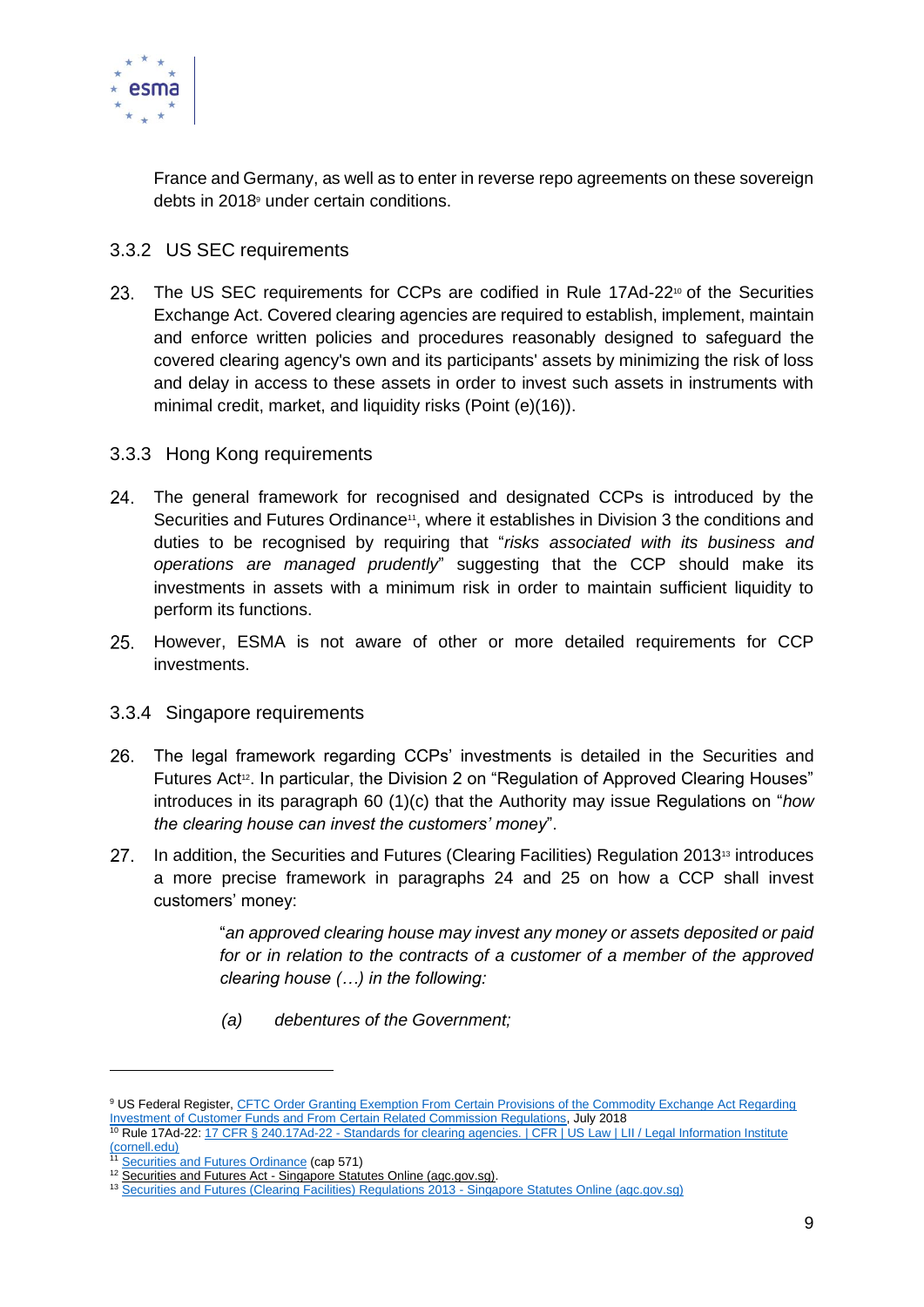

*(b) if the money deposited with or paid to the approved clearing house is in the currency of a foreign country or territory, debentures of the government of that country or territory;*

- *(c) negotiable certificates of deposit;*
- *(d) money market funds"*
- $28.$ To ensure that these investments are eligible, the CCP must get the approval of the Authority for investing customers' money, which needs to satisfy the following criteria:

*"(a) that the management of the investments made by the approved clearing house is consistent with the principles of preserving principal and maintaining sufficient liquidity to meet the obligations of customers of members of the approved clearing house;*

*(b) that prudential measures have been adopted to manage the risks in respect of the investment activities of the approved clearing house; and*

*(c) of any other matter which the Authority considers necessary for the sound management of the investments"*

- <span id="page-10-0"></span>3.3.5 Switzerland requirements
- Switzerland has established its regulatory framework for CCPs' investments through the  $29.$ Financial Market Infrastructures Ordinance (FMIO) <sup>14</sup> and the Financial Market Infrastructure Act (FMIA)<sup>15</sup>.
- Article 52(2) of the FMIA sets out that a CCP *"shall invest its financial resources solely in cash or in liquid financial instruments with a low market and credit risk."*
- Article 52(3) of the FMIO further adds that *"the investment strategy of the central counterparty must be in harmony with its risk management strategy. It must avoid concentration risks."*

#### <span id="page-10-1"></span>3.3.6 United Kingdom requirements

At the end of 2020, the United Kingdom introduced various regulations to transpose and sometimes modify the legal framework established by the European Union for the financial sector. Several amendments were done through The Over-the-Counter Derivatives, Central Counterparties and Trade Repositories Regulations 2020<sup>16</sup> to establish a new domestic law, which includes CCPs' governing rules. As for the

<sup>&</sup>lt;sup>14</sup> FMIO SR 958.11 - Ordinance of 25 November 2015 on Financial Market Infrastructures and Market Conduct in Securities and [Derivatives Trading \(Financial Market Infrastructure Ordinance, FMIO\) \(admin.ch\)](https://www.fedlex.admin.ch/eli/cc/2015/854/en) <sup>15</sup> FMIA SR 958.1 - Federal Act of 19 June 2015 on Financial Market Infrastructures and Market Conduct in Securities and

[Derivatives Trading \(Financial Market Infrastructure Act, FinMIA\) \(admin.ch\)](https://www.fedlex.admin.ch/eli/cc/2015/853/en)

<sup>&</sup>lt;sup>16</sup> The Over the Counter Derivatives, Central Counterparties and Trade Repositories (Amendment, etc., and Transitional [Provision\) \(EU Exit\) Regulations 2020 \(legislation.gov.uk\)](https://www.legislation.gov.uk/uksi/2020/646/contents)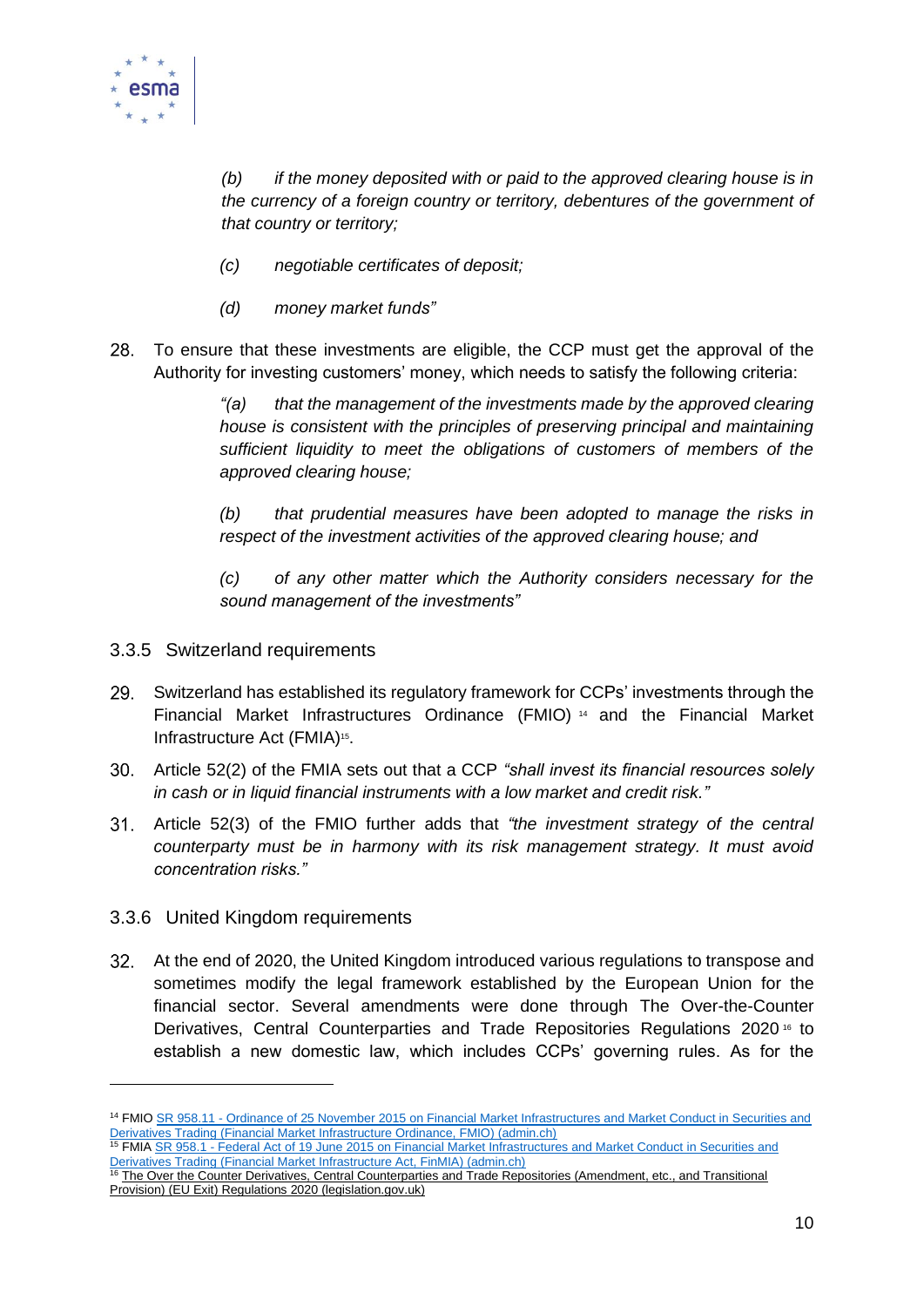

European regulations on CCPs' investments (i.e. Article 47 of EMIR), the amendments made by the United Kingdom have not affected these provisions until now.

- <span id="page-11-0"></span>3.3.7 Australia requirements
- 33. In the case of Australia, various "Financial Stability Standards for Central Counterparties" are determined under section 827D (1) of the Australian Corporations Act of 2001. This section provides the Reserve Bank of Australia with the ability to establish standards *"for the purposes of ensuring that CS facility licensees conduct their affairs in a way that causes or promotes overall stability in the Australian financial system."*
- 34. In particular, Standard 15 determines how a CCP should operate in order to maintain its investments safe:

*"Standard 15: […] A central counterparty should safeguard its own and its participants' assets and minimise the risk of loss on and delay in access to these assets. A central counterparty's investments should be in instruments with minimal credit, market and liquidity risks. […]*

*15.4 A central counterparty's investment strategy should be consistent with its overall risk management strategy and fully disclosed to its participants, and investments should be secured by, or be claims on, high-quality obligors. These investments should allow for quick liquidation with little, if any, adverse price effect."*

**Question 1: Does the above section describe accurately the requirements on CCP investments outside the EU? Are there other jurisdictions that ESMA should consider to inform its analysis?**

### <span id="page-11-1"></span>**3.4 Investment practices of CCPs**

- 35. In line with EMIR requirements, an EU CCP can either deposit the cash received from clearing members in a central bank or in another financial institution, or reinvest it in highly liquid debt instruments.
- 36. The ESRB Risk Dashboards<sup>17</sup>, based on CPMI-IOSCO quantitative public disclosure data, provide a quarterly breakdown of cash reinvestment policies of 19 CCPs worldwide, including 12 EU CCPs<sup>18</sup>.

<sup>&</sup>lt;sup>17</sup> [ESRB Risk dashboard,](https://www.esrb.europa.eu/pub/pdf/dashboard/esrb.risk_dashboard210701~3a0edf395c.en.pdf?672958ae8fcdbb6e03b17d055adc962d) Section 8.10 Cash reinvestment policies, June 2021

<sup>&</sup>lt;sup>18</sup> Results for ECC are missing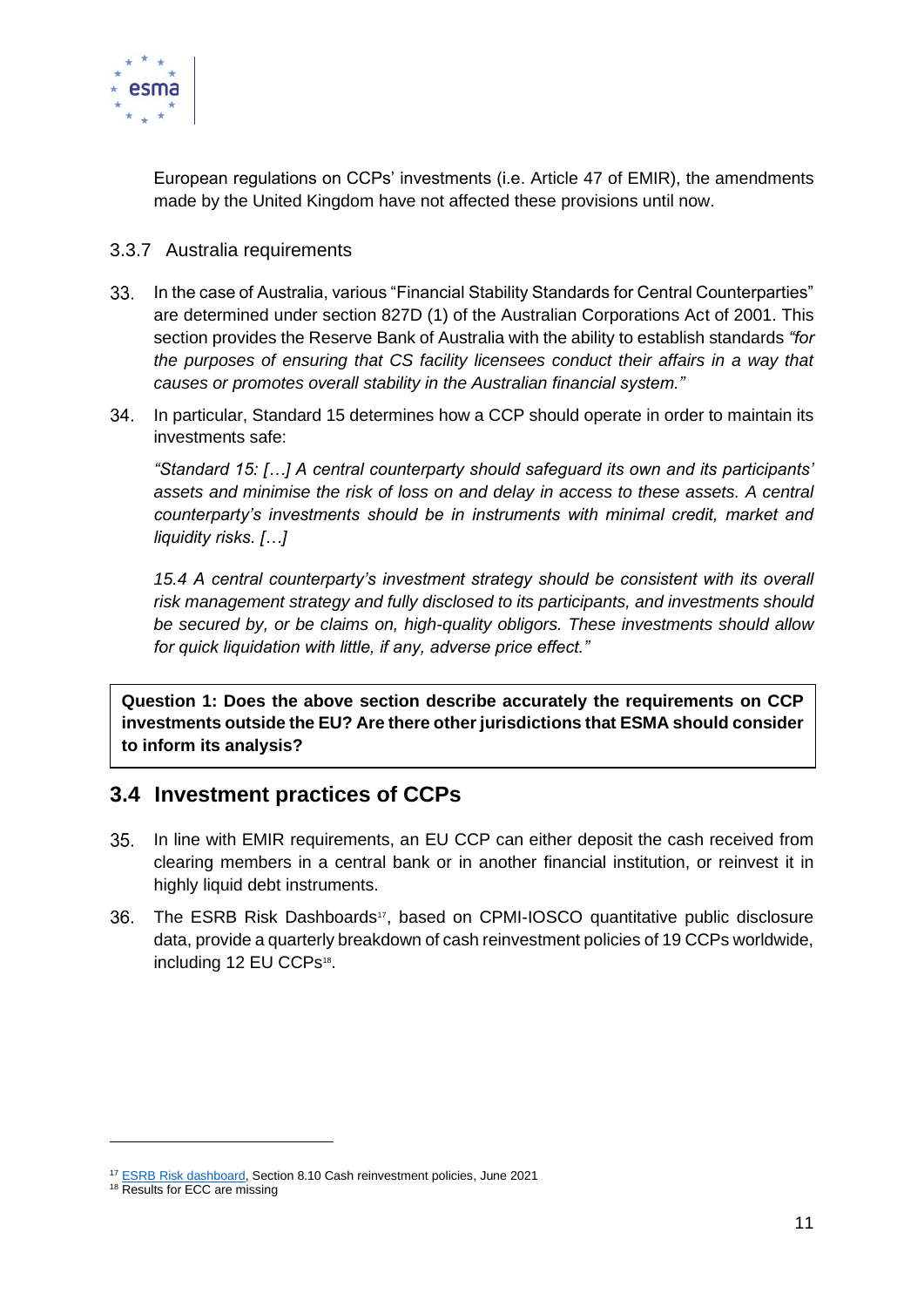



Source: ESRB Risk Dashboard, 8.10 Cash reinvestment policies, June 2021

- 37. The results highlight that more than half of EU CCPs invest 90% of their financial resources in central bank deposits. Three EU CCPs use cash deposits at commercial banks as their main way of investing cash, while three EU CCPs also have recourse to domestic and other government bonds. No EU CCP invests more than 10% of its financial resources in other securities or other deposits.
- 38. With respect to non-EU CCPs (UK, Switzerland, USA, Hong-Kong) presented in the ESRB Risk Dashboard, their investment strategies are more diversified across the financial instruments at their disposal in their local jurisdiction.
- 39. The dashboard reflects discrepancies across jurisdictions with US CCPs massively investing their financial resources in central bank deposits, while UK CCPs split their investment strategy between central bank deposits, government bonds and to a large extent cash deposits at commercial banks. Only the Swiss CCP reported investing its financial resources as well in other deposits including MMFs (around a third), while this constituted the main investment strategy for one Asian CCP.
- 40. As expected under the EMIR requirements, the investments possibilities for collateral posted by clearing members to the CCP are more diversified. According to an ESRB Occasional Series Paper19, while the overwhelming majority of EU CCPs hold initial margin in cash (both in central and commercial banks) and government or agency bonds, a few have recourse to local bonds, corporate bonds and equities. This view was confirmed by ESMA's analysis of more recent CCP data.

<sup>&</sup>lt;sup>19</sup> ESRB Occasional Series Paper, [Indicators for the monitoring of central counterparties in the EU,](https://www.esrb.europa.eu/pub/pdf/occasional/esrb.op14.en.pdf) March 2018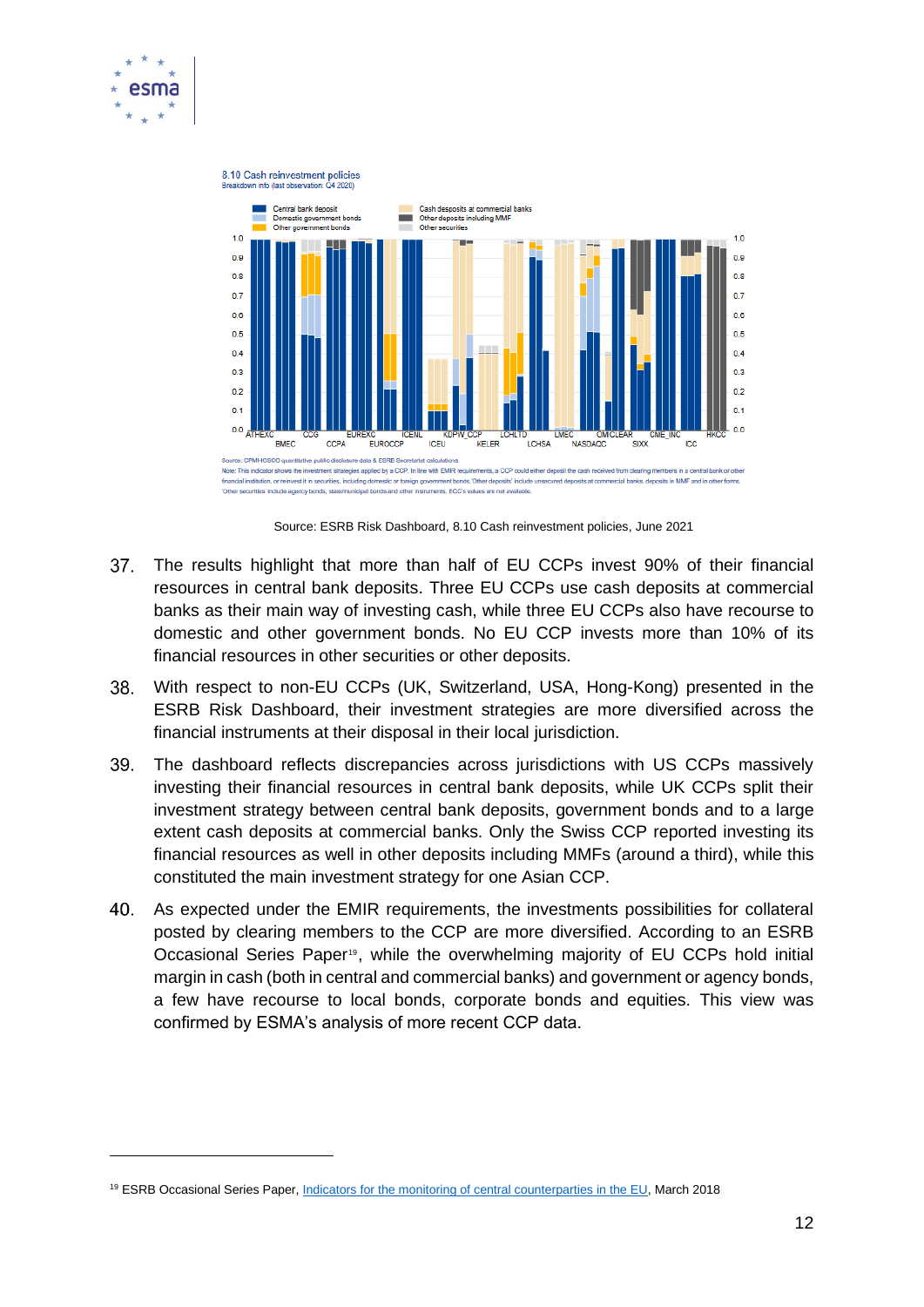



Source: Clarus Financial Technology, ESMA, September 2020

**Question 2: Does the above section provide an accurate description of CCP practices regarding their investment and collateral policies?**

# <span id="page-13-0"></span>**4 Extension of the list of financial instruments for CCP investments**

- When considering a potential extension of the list of financial instruments accepted for CCP investments, a first step is to consider the current scope of instruments qualifying as *"highly liquid financial instruments with minimal market and credit risk"*.
- 42. The EU legislation in financial services has different definitions of highly liquid instruments or assets to identify collateral which can be easily liquidated at minimal risk.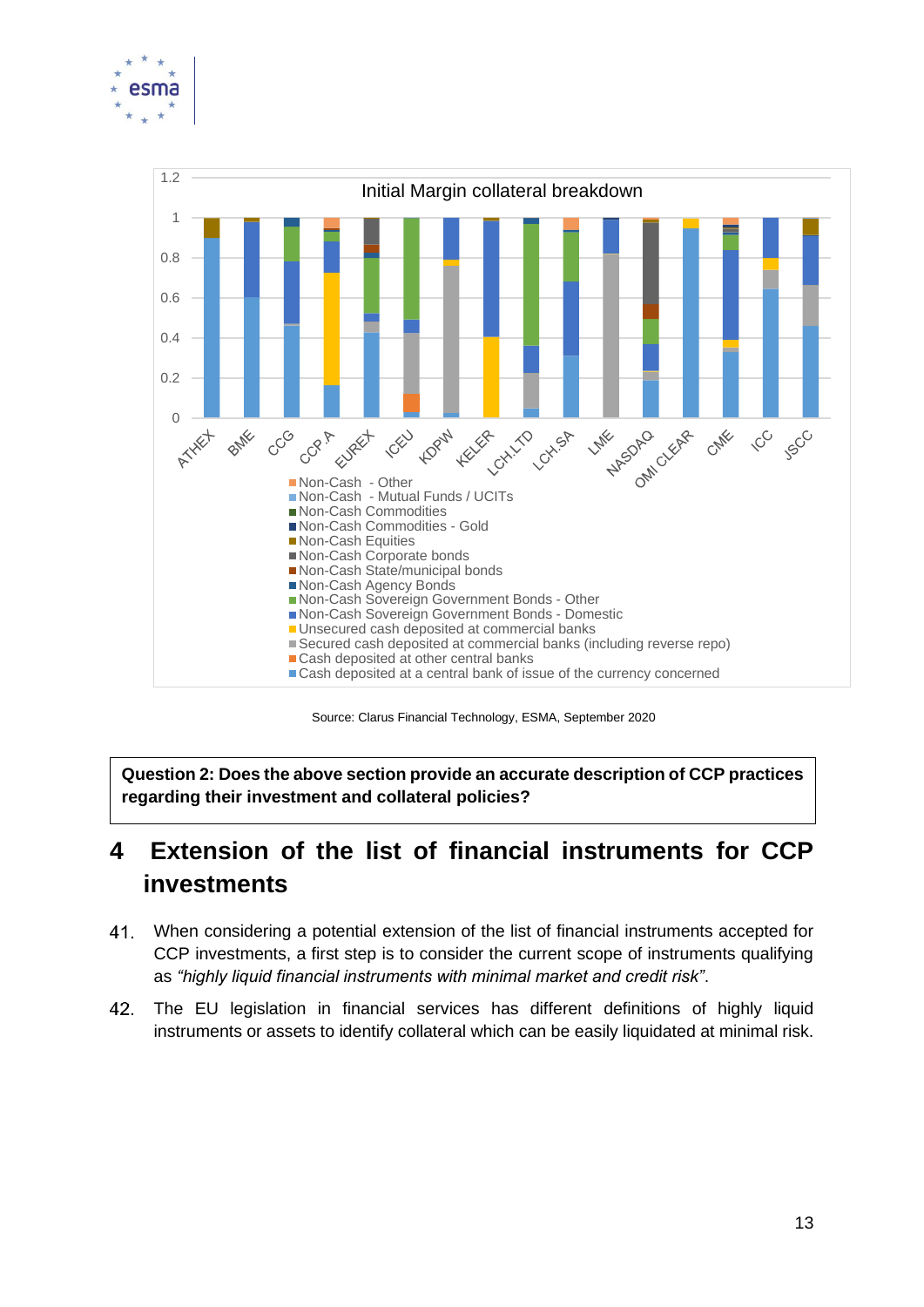

### <span id="page-14-0"></span>**4.1 Definitions of highly liquid financial instruments in the EU**

#### <span id="page-14-1"></span>4.1.1 EMIR collateral requirements

- As highlighted previously, CCPs follow strict although less stringent requirements for the collateral they can accept from clearing members, than for the reinvestment of the cash they collect.
- Under Article 46 of EMIR and Article 39 of the EMIR Delegated Regulation, CCPs are allowed to accept highly liquid collateral with minimal credit and market risk, as well as bank guarantees for NFCs and gold under certain conditions – and are therefore not limited to debt instruments.
- 45. CCPs can accept as collateral highly liquid financial instruments which fulfil the conditions for CCP investments, as well as transferable securities and money-market instruments which fulfil certain conditions outlined in Annex I but which do not restrict the type of issuer or guarantor to public entities, nor consider a limited average time to maturity. The linked investment risks are instead managed by the CCP by applying haircuts and concentration limits.
- Nonetheless, some conditions to determine liquid financial instruments are similar to those for CCP investments, including denomination, transferability, marketability and price reliability.
- <span id="page-14-2"></span>4.1.2 Bank liquidity requirements
- Beyond the PFMIs and EMIR, the financial reforms following the global financial crisis have also sought to strengthen the regulation, supervision and risk management of banks, in particular by establishing global liquidity standards, including the liquidity coverage ratio (LCR).
- 48. The BCBS LCR is calculated by dividing a bank's stock of unencumbered High Quality Liquid Assets (HQLA) by its projected net cash outflows over a 30-day horizon in a stressed environment, while the application of a cap on inflows may apply as specified by regulators.
- 49. An ECB comparative study on collateral eligibility requirements<sup>20</sup> provides a succinct summary of the HQLA classification under the Capital Requirements Regulation<sup>21</sup> (CRR). Level 1 assets are limited to a) cash, b) central bank reserves, c) marketable securities representing claims on, or guaranteed by, sovereigns, central banks, public sector entities or supranational institutions and satisfying certain conditions.
- Level 2 assets comprise Level 2A assets and any Level 2B assets permitted by the supervisor. Level 2A assets are limited to a) marketable securities representing claims on, or guaranteed by, sovereigns, central banks, public sector entities or multilateral

<sup>&</sup>lt;sup>20</sup> EC[B Collateral requirement study, Comparative study across specific frameworks,](https://www.ecb.europa.eu/pub/pdf/other/collateralframeworksen.pdf) July 2013

<sup>&</sup>lt;sup>21</sup> Regulation (EU) No 575/2013 of the European Parliament and of the Council of 26 June 2013 on prudential requirements for credit institutions and investment firms and amending Regulation (EU) No 648/2012, [Consolidated version](https://eur-lex.europa.eu/legal-content/EN/TXT/?uri=celex%3A32013R0575)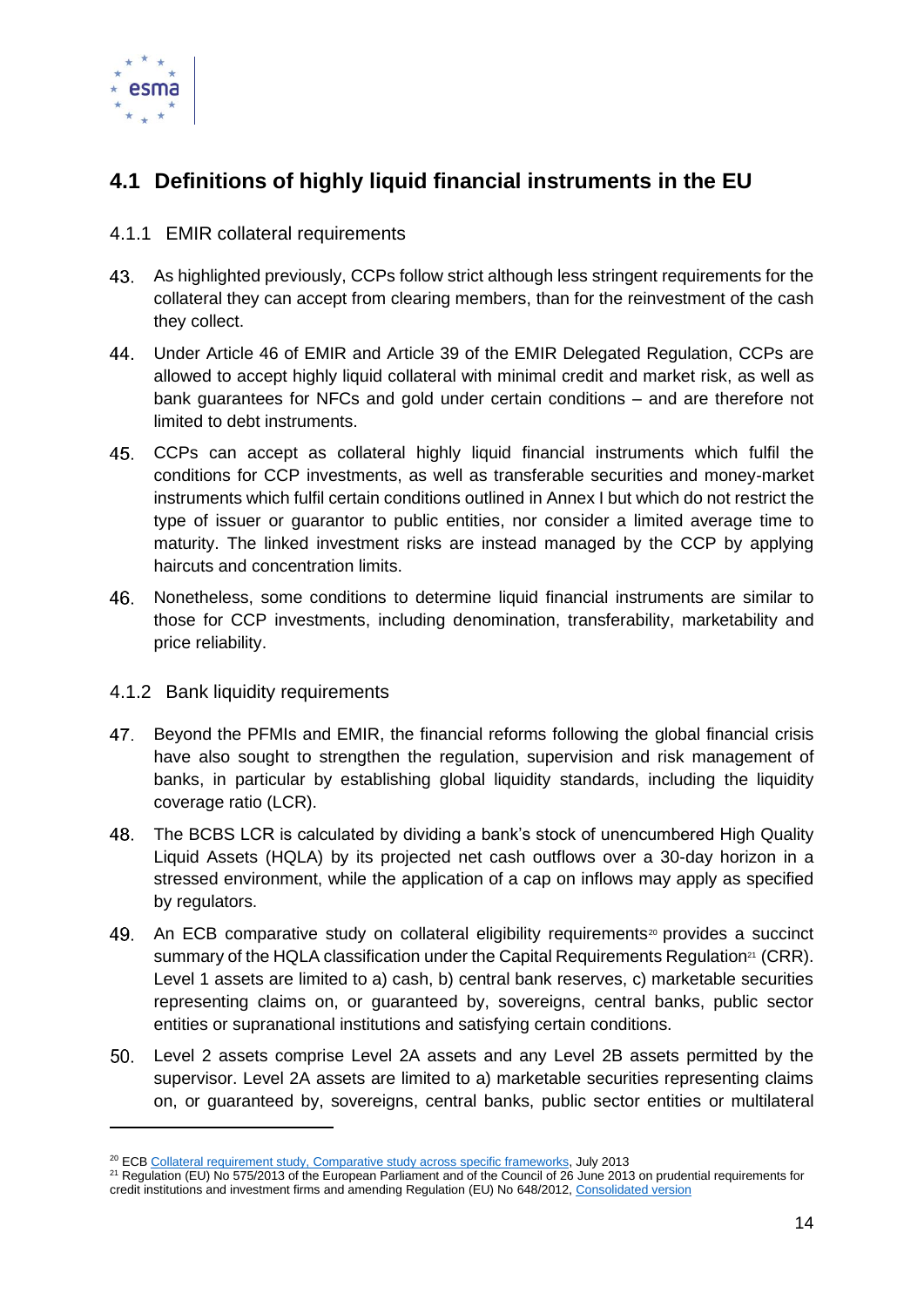

development banks that satisfy certain conditions; b) corporate debt securities (including commercial paper) and covered bonds that satisfy certain conditions. These are also subject to a 15% haircut.

- Level 2B assets are limited to: (a) residential mortgage-backed securities that satisfy certain conditions, which are subject to a 25% haircut; (b) corporate debt securities (including commercial paper) that satisfy certain conditions, which are subject to a 50% haircut; and (c) common equity shares that satisfy certain conditions, which are subject to a 50% haircut.
- $52.$ The EU Delegated Regulation 2015/61<sup>22</sup> supplementing CRR (hereafter referred to as the 'CRR Delegated Regulation') defines in further granularity which instruments qualify as liquid assets. Article 10 on Level 1 assets includes similar restrictions to the EMIR requirements on CCP investments on the issuer of debt instruments, which are mainly limited to central bank and government debt or assets guaranteed by them.
- 53. However, the CRR Delegated Regulation presents some variations with Annex II of the EMIR Delegated Regulation.
- 54. First, the CRR Delegated Regulation expands the list of public entities accepted to regional governments, local authorities or public sector entities provided that they are treated as exposures to the central government.
- Second, the definition of accepted international organisations is slightly larger and includes the EU, the International Monetary Fund (IMF) and the Bank for International Settlements (BIS), which are currently not explicitly included in Annex II where the EFSF and ESM are cited.
- 56. Third, the CRR Delegated Regulation includes covered bonds as a Level 1 asset – under certain conditions including a haircut of at least 7% – which are not considered under the EMIR Delegated Regulation.
- 57. In addition, for certain assets to qualify as Level 1 assets, the CRR Delegated Regulation requires that they are assigned a credit assessment by a nominated external credit assessment institution (ECAI) of at least credit quality step 1, whereas EMIR encourages internal assessments to avoid overreliance on credit rating agencies.
- Finally, the CRR Delegated Regulation does not include a maturity requirement on accepted debt instruments.

### <span id="page-15-0"></span>**4.2 Policy discussion on instruments for CCP investments**

#### <span id="page-15-1"></span>4.2.1 Trade-offs in CCP investment strategies

CCPs receive collateral under the form of cash or highly liquid securities by their clearing members to fulfil their margin requirements. CCPs have to choose if they prefer to hold

<sup>&</sup>lt;sup>22</sup> COMMISSION DELEGATED REGULATION (EU) 2015/61 of 10 October 2014 to supplement Regulation (EU) No 575/2013 of the European Parliament and the Council with regard to liquidity coverage requirement for Credit Institutions[, Consolidated](https://eur-lex.europa.eu/legal-content/EN/TXT/?uri=CELEX%3A02015R0061-20200430)  [version](https://eur-lex.europa.eu/legal-content/EN/TXT/?uri=CELEX%3A02015R0061-20200430)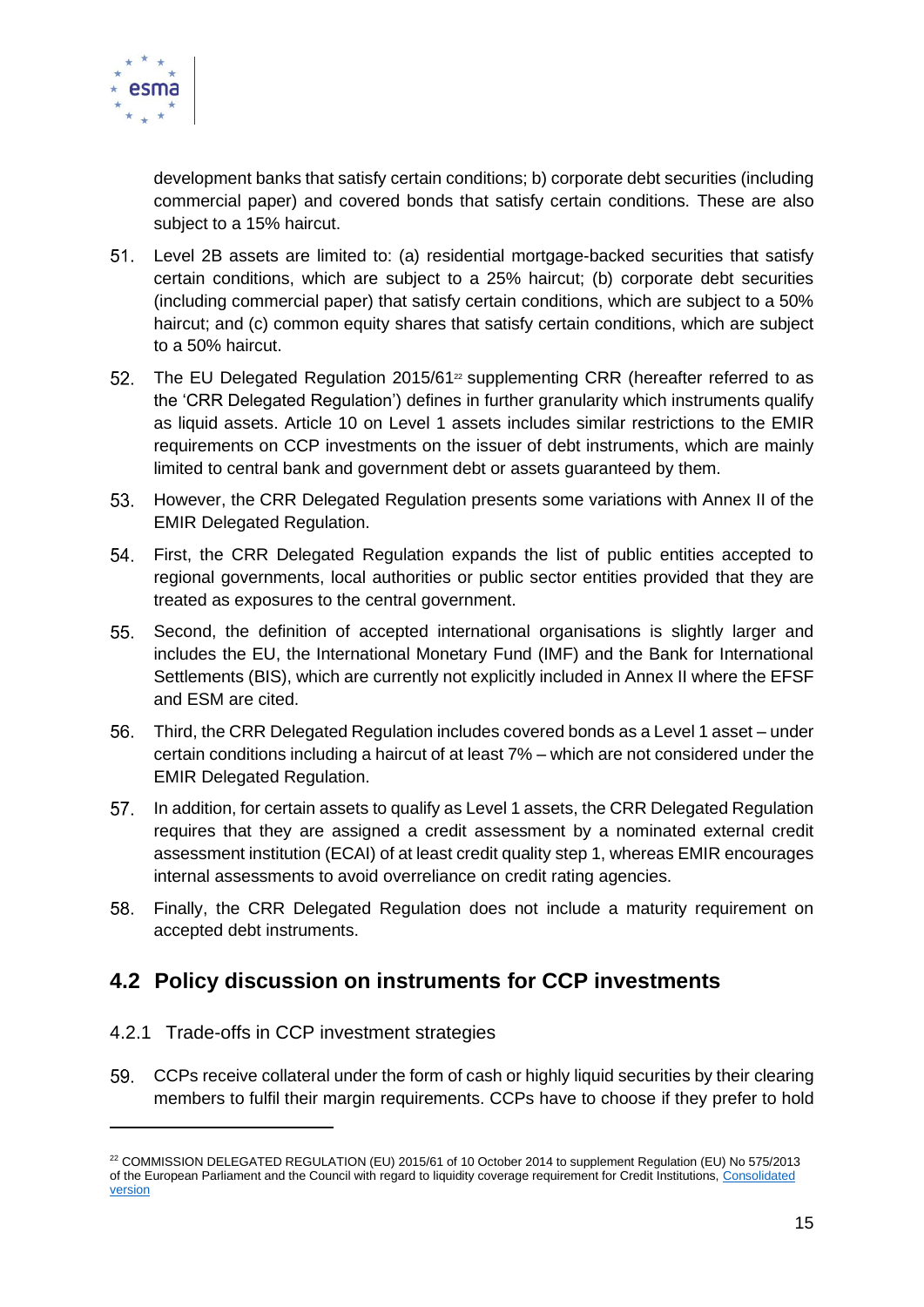

the cash posted either as deposits in central or commercials bank accounts or to reinvest it in highly – though slightly less – liquid financial instruments.

- Different factors play into CCP investment strategies and are subject to necessary tradeoffs to address different risks, including liquidity, custodian and investment risks.
- First, CCPs will normally seek to maintain the cash provided by members in the most liquid form possible to be able to immediately pay out margin calls or worse to absorb losses following the default of a clearing member.
- 62. Second, CCPs must also face custodian risks depending on how securely the cash is held. The most secure form to hold cash remains in central bank accounts, explaining why it is a very popular option among EU CCPs.
- However, not all CCPs may have access to central bank accounts, either for regulatory reasons (due to added cost of obtaining a banking license or to the fact that the local central bank does not wish to take on CCP risk) or because the financial instruments cleared by the CCP are not denominated in the currency of the local central bank. While Variation Margin (VM) is generally paid in the currency of the financial instruments to avoid adding FX risk, CCPs typically accept Initial Margin (IM) payments in other currencies so that they can keep on clearing after their FX domestic market closes.
- 64. In both cases, CCPs wanting to hold on to the cash will have to deposit it in commercial bank accounts, either in a secured or unsecured manner, which exposes them to higher counterparty credit risk in case the commercial bank defaults.
- 65. In addition, depositing money at a bank account is not free and requires a fee, which can have more or less big impact depending on the current interest rate environment, especially for central bank accounts.
- 66. In such cases, where the deposits in commercial bank deposits appears less secure or where the CCP considers the fees paid for bank accounts to be too high (diminishing the available cash), the CCP may consider investing this cash into highly liquid instruments.

**Question 3: Does the above section accurately describe the trade-offs faced by CCPs when developing their investments strategies? What other factors or trade-offs can influence CCP investment strategies?**

#### <span id="page-16-0"></span>4.2.2 Policy considerations on CCP investment requirements

- 67. In this context, the regulatory requirements on the type of financial instruments in which CCPs can reinvest their cash will have important implications on their investment strategies.
- Expanding the list of financial instruments for CCP investments or loosening the conditions attached to their qualification as highly liquid – requires careful assessment as it may increase the market and credit risk of the CCP, thereby weakening its (and the EU system as a whole) robustness and soundness.
- However, in some cases, the diversification of investments can reduce risks, via the mitigation of collateral concentration or a reduction of the counterparty credit risk. For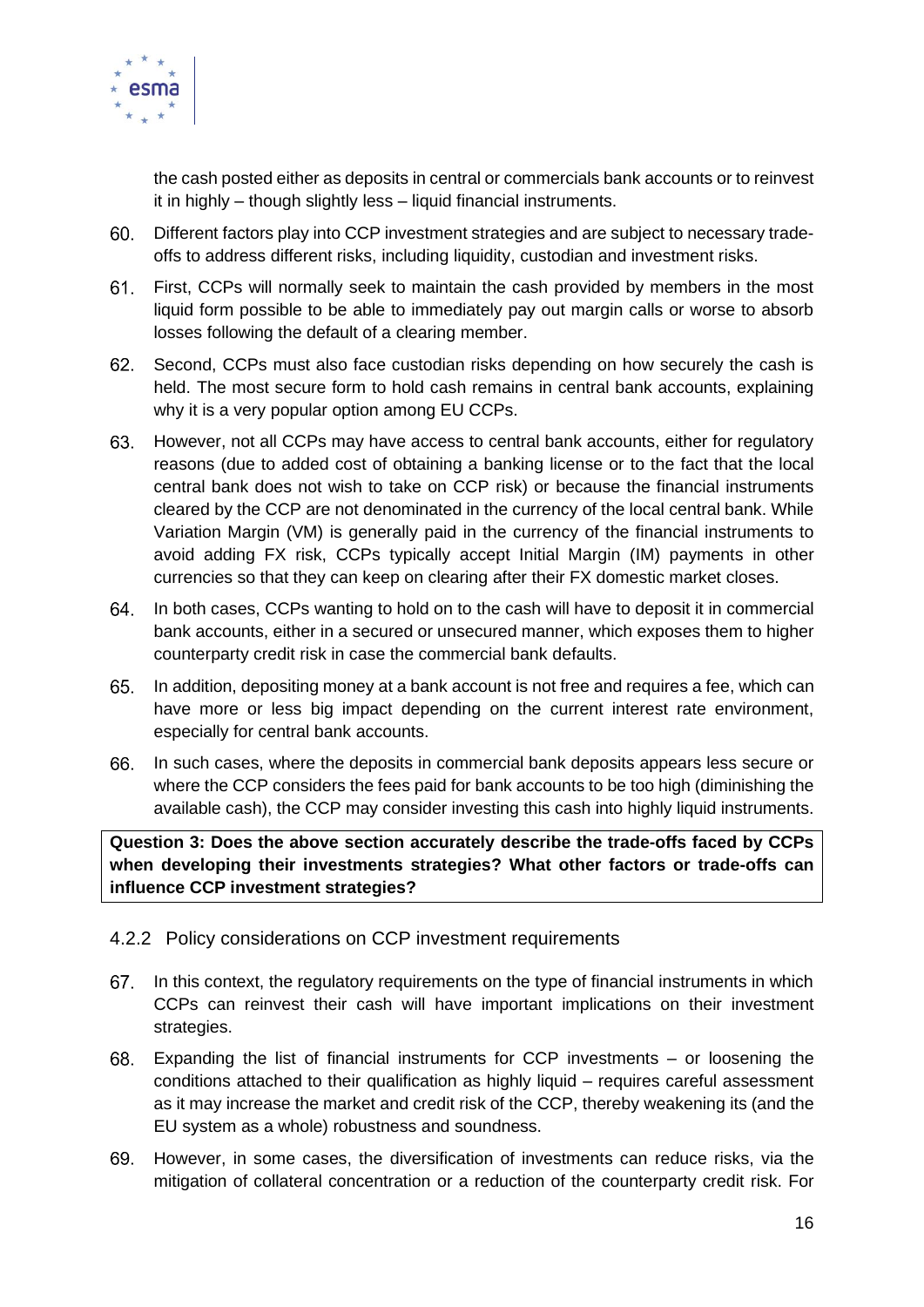

example, diversifying accepted financial instruments in other currencies may provide safe investment alternatives from a risk management perspective rather than safe keeping of assets in commercial bank accounts, notably when access to central bank accounts is not possible.

- The mandate provided under EMIR Refit potentially opens a vast review as ESMA is asked to consider an extension of all types of financial instruments which could be considered highly liquid with minimal market and credit risk and suitable for CCP investments.
- ESMA believes that this would be both an extensive and repetitive task given the past work done to identify highly liquid instruments in the EU financial regulatory framework.
- 72. In this context, ESMA believes it is useful to frame the policy discussion in relation to CCP investments.
- First, ESMA proposes to limit the review of potentially suitable financial instruments for CCP investments in line with the Principles for Financial Market Infrastructure (PFMI) to ensure consistency with international standards and avoid excessive cross-border regulatory divergence. In this context, ESMA suggests limiting its review to *"investments secured by or claims on high-quality obligators"* in line with Principle 16 of the PFMI.
- On this basis, ESMA would restrict its analysis in this section to debt instruments and focus on the suitability of the conditions defining highly liquid financial instruments with minimal credit and market risk.

**Question 4: Do you agree with ESMA's premise that changes to the list of financial instruments for CCP investments should be in line with the PFMI?**

75. Second, ESMA is of the view that any expansion of the list or loosening of its conditions defining *"highly liquid with limit credit and investment risk"* can only be justified if the benefits outweigh the identified risks.

**Question 5: Do you agree with ESMA's policy approach that benefits should outweigh risks to support a policy change?**

- <span id="page-17-0"></span>4.2.3 Conditions defining high-liquid financial instruments bearing minimal credit and market risk
- Furthermore, ESMA notes that, under the mandate of EMIR Refit, ESMA is required to consider a potential review of the *"list of financial instruments that are considered highly liquid with minimal market and credit risk, in accordance with Article 47"*, and not to review Article 47 itself.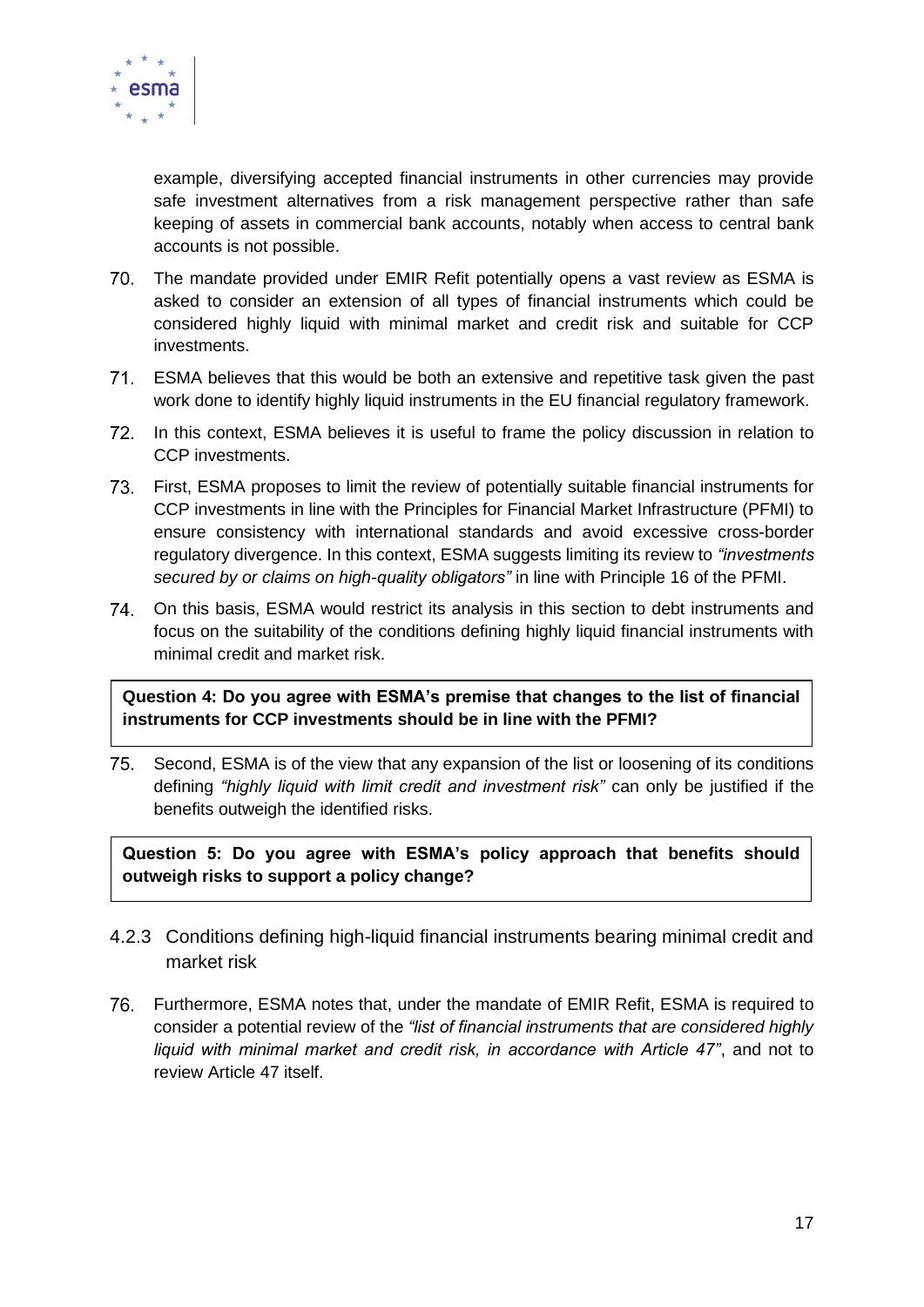

ESMA believes it is therefore appropriate to analyse the cumulative conditions for debt instruments attached to be considered *"highly liquid financial instruments, bearing minimal credit and market risk"* as detailed in Annex II of the EMIR Delegated Regulation.

**Question 6: Do you agree with ESMA's approach to focus on the list of conditions to define highly liquid instruments bearing minimal credit and market risk? Do you believe it would be appropriate to align EMIR with other definitions of highly liquid instruments in the EU financial legislation, such as CRR?** 

- 78. Annex II lists a first condition (a) requesting that the financial instrument be issued or explicitly guaranteed by:
	- (i) a government;
	- (ii) a central bank;

(iii) a multilateral development bank as listed under Section 4.2 of Part 1 of Annex VI to Directive 2006/48/EC;

(iv) the European Financial Stability Facility or the European Stability Mechanism where applicable.

- ESMA notes that since the EMIR Delegated Regulation entered into force in 2013, the list of public entities covered in Annex II has not been modified and therefore may need to be updated to reflect the latest developments on the debt market, and the related credit and liquidity risks.
- To address the economic and social challenges due to the COVID-19 pandemic, the EU has increased its debt issuance to finance emergency and recovery measures. In January 2021, the European Commission has issued a EUR 14 billion social bond under the EU SURE instrument to help protect jobs and people in work, an amount to be completed by a further EUR 35 billion throughout 2021. At the beginning of June, the European Commission announced its first funding plan for NextGenerationEU<sup>23</sup> and will raise on behalf of the EU around EUR 800 billion in current prices until 2026.
- 81. Both bond issuances backed by the EU have been largely oversubscribed reflecting a high degree of market demand and confidence as confirmed by the credit ratings of the EU. The EU is rated AAA/Aaa/AAA/AAA (outlook stable) by Fitch, Moody's, DBRS and Scope and AA (outlook positive) by Standard & Poor's.
- 82. In addition, the size of the planned bond issuance is expected to generate high levels of market depth and liquidity, as the borrowing amount for EU NextGen will amount to 5% of the EU GDP, indicating that these instruments bear minimal credit and market risk.
- 83. Moreover, expanding the list of public entities to the EU could also help support investor interest for EU bonds and bills by enabling other types of financial participants to enter this market.

<sup>23</sup> NextGenerationEU, Recovery plan for Europe[, EC website](https://ec.europa.eu/info/strategy/recovery-plan-europe_en)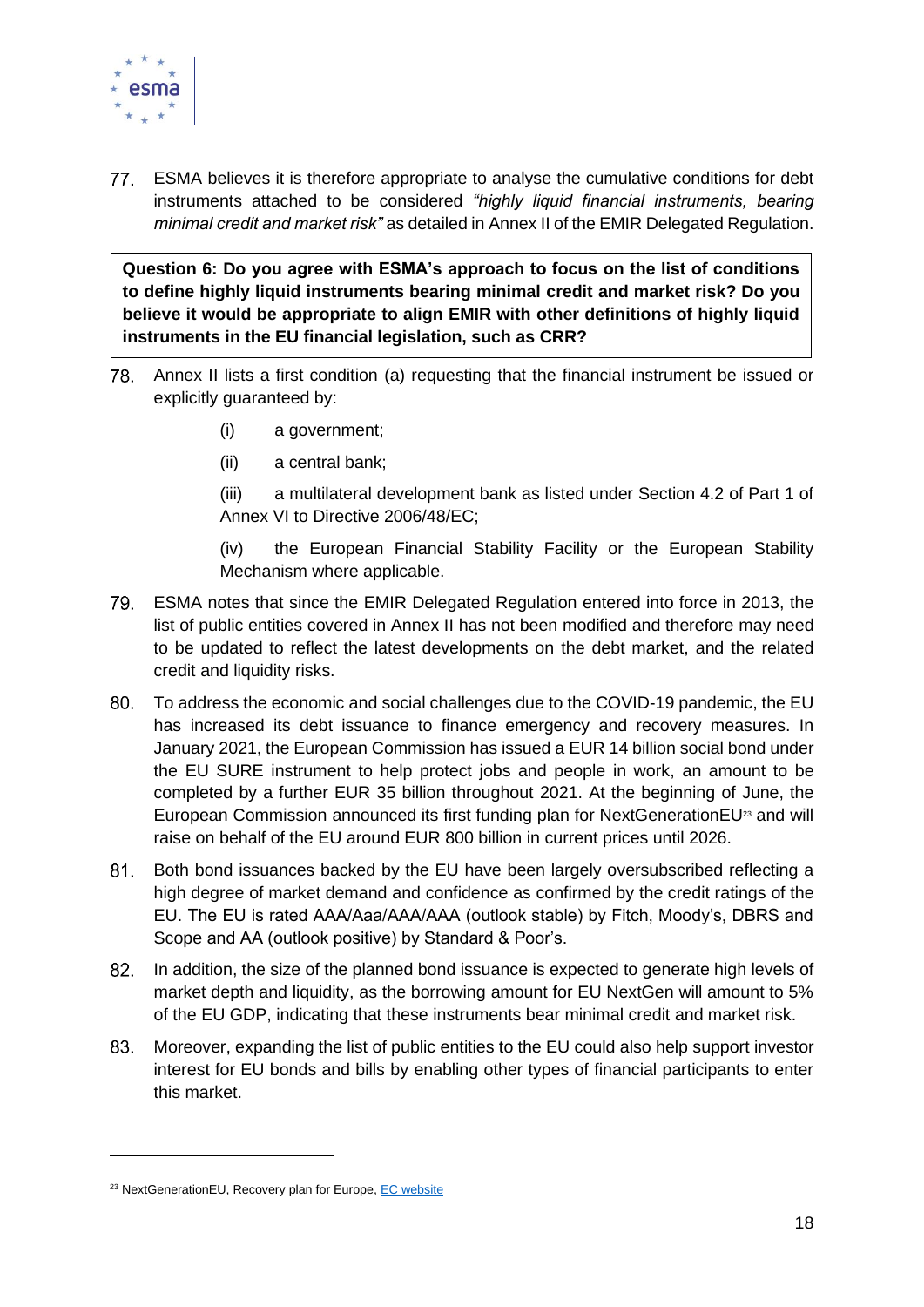

- 84. In line with other pieces of EU legislation, it may also be appropriate to expand the list of accepted public entities at the international level to increase the diversification of collateral risk at minimal market and credit risk. As outlined in section 4.1, the Capital Requirements Regulation (CRR) explicitly includes other international organisations, such as the International Monetary Fund (IMF) and the Bank for International Settlement (BIS).
- At the local level, regional governments and local authorities issuing or guaranteeing financial instruments, may already be covered by the generic term of "government" under Annex II, as long as these instruments are backed by central governments. However, Article 115 of CRR stipulates this should only be possible in cases *"where there is no difference in risk between such exposures because of the specific revenue-raising powers of the former, and the existence of specific institutional arrangements the effect of which is to reduce their risk of default"*, while due consideration should also be given to the liquidity risks of local bonds which do not benefit from the same market depth as central governments.
- Similarly, the definition of government debt diverges from the CRR which limits to the 86. number of countries acting as an issuer or guarantor to EU Member States and third country which apply supervisory and regulatory arrangements at least equivalent to those applied in the Union as determined by an Implementing Act by the European Commission.
- ESMA also notes that the sub-condition (iii) for *"a multilateral development bank as listed under Section 4.2 of Part 1 of Annex VI to Directive 2006/48/EC"* may need to be updated as the Directive in question has been repealed and split between CRD and CRR. Annex IV to CRR clarifies that provisions contained in Annex VI, Part I, points 19, 20 and 21 (i.e. included in Section 4.2) have to be read as references to Article 117 of CRR (paragraph (1) covers point 19, paragraph (2) covers point 20 and paragraph (3) covers point 21).
- Article 117(2) of CRR provides a list of the entities to be considered as multilateral development banks, including amongst others the European Investment Bank (EIB) and the European Investment Fund (EIF). While ESMA notes that the link to Article 117(2) under CRR could be updated, the current list of multilateral development banks appears to be suitable.

#### **Question 7: with regards to condition (a) on public entities outlined in Annex II:**

- (i) Should the list of international organisations be expanded beyond the EFSF and the ESM to explicitly include the EU?
- (ii) Should it include other international organisations (IMF? BIS? Others?)?
- (iii) Do you agree with ESMA's legal analysis that it is not necessary to explicitly include regional governments and local authorities as these should be covered by the generic term of government under condition (a)(i)? Should ESMA consider adding conditions similar to those outlined in Article 115 of the CRR?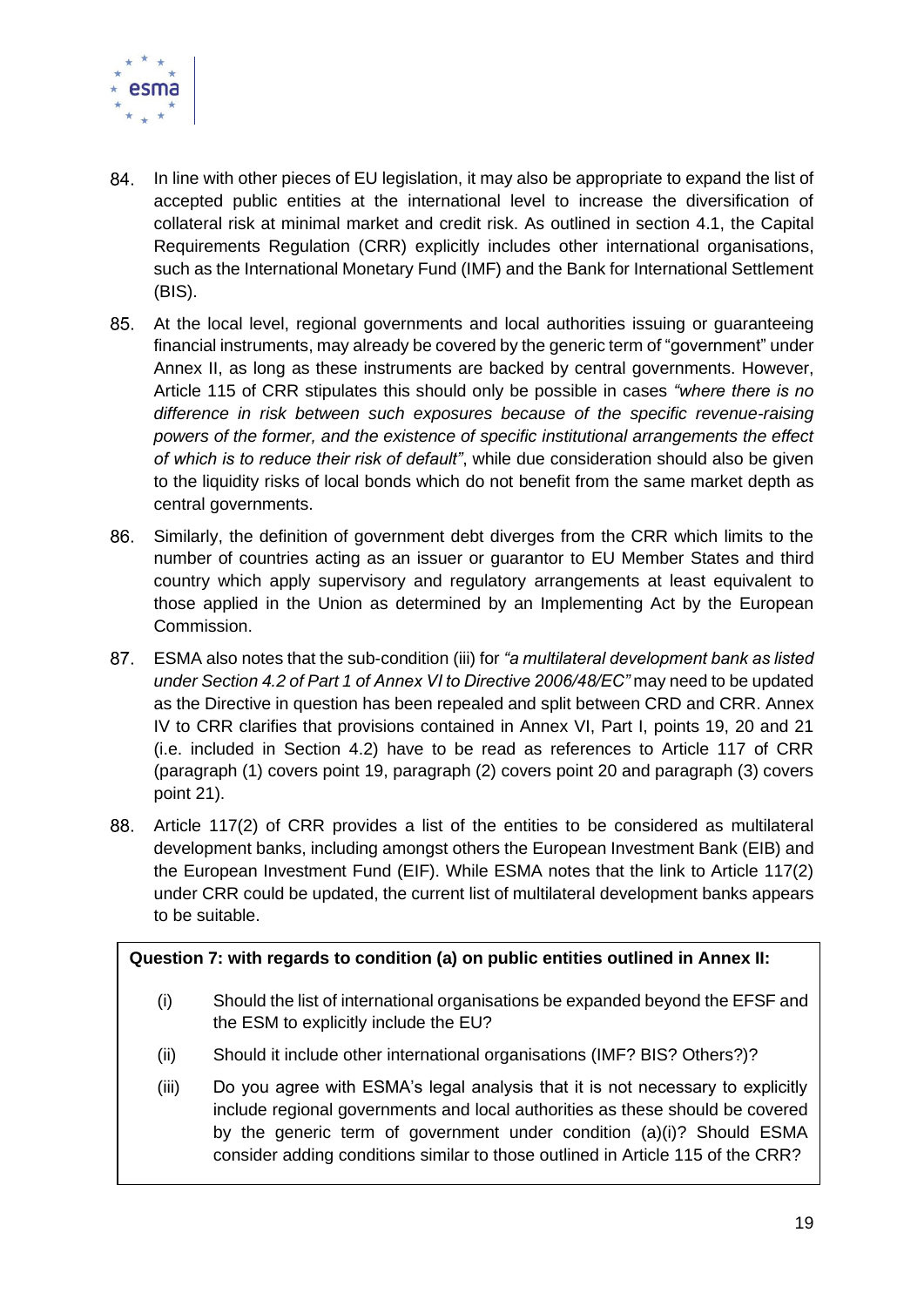

- (iv) Should ESMA consider limiting the list of governments and central banks in particular to those from third-countries deemed to have equivalent regulatory and supervisory arrangements?
- (v) Do you agree that the list of multilateral development bank listed under Article 177(2) of CRR is suitable?
- As highlighted above, the list of accepted issuers and guarantors is currently restricted to public entities including governments, central banks, certain multilateral development banks, the ESM and the EFSF, due to lower counterparty credit risks and deep secondary markets.
- 90. The list however does not include debt issued or guaranteed by private entities, unlike highly liquid assets under CRR which also include covered bonds that satisfy certain conditions as Level 1 assets and certain corporate debt securities (including Commercial Paper) as Level 2A assets which are subject to a minimum mandatory 15% haircut under CRR.
- 91. However, ESMA notes that such derogations are not included in the Basel III framework as corporate debt securities typically do not have the same credit quality, market depth and liquidity as other debt instruments listed above, making them more subject to volatility and changes in liquidity conditions.
- While certain aspects can be mitigated by concentration limits and haircuts, ESMA takes 92. a conservative view to the potential benefits of such an extension and believes that an in-depth quantitative study would be necessary before considering expanding the list of eligible instruments to certain money-market instruments or corporate bonds.

**Question 8: Should ESMA consider expanding condition (a) to certain debt instruments issued or backed by private entities? If so, to which type of corporate debt securities (Commercial Paper, Certificates of Deposits, covered bonds, etc.)? Under what conditions? How would the benefits outweigh the added risks?** 

- 93. Condition (b) focuses on the CCP's assessment to identify instruments with low credit and market risk and with reduced reliance on external opinions. The condition further specifies that the internal assessment of the CCP shall *"employ a defined and objective methodology that shall not fully rely on external opinions and that takes into consideration the risk arising from the establishment of the issuer in a particular country".*
- 94. EU CCPs have developed collateral management systems which include internal checks to manage the market and credit risks of the accepted collateral and the CCP's reinvestments, notably with regards to the risks resulting from the issuer of securities.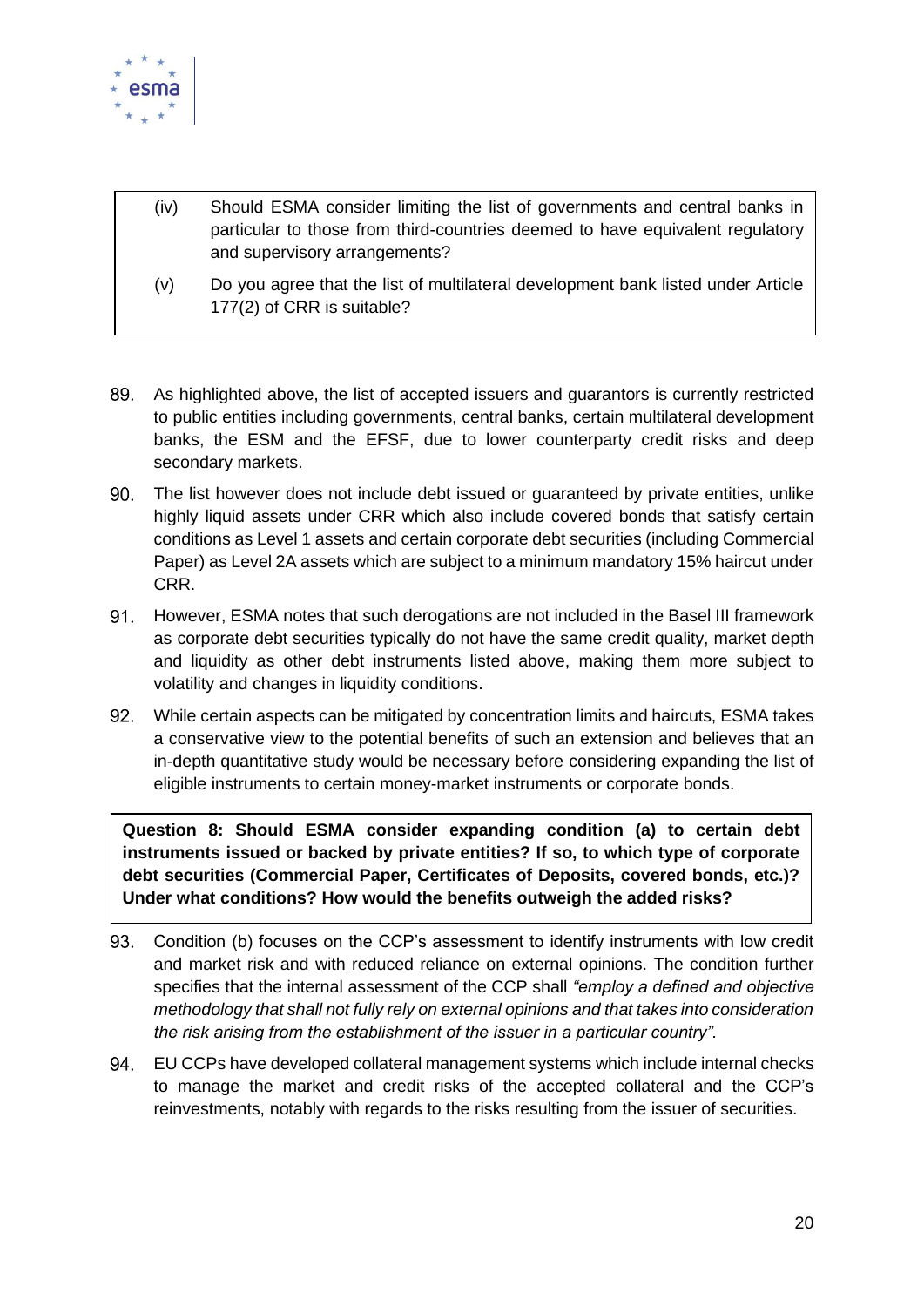

- 95. Certain best practices in the industry<sup>24</sup> for CCP credit risk management provide additional insights regarding the development of counterparty rating systems (usually 'scorecard models') and suitable early warning indicators (EWIs) to monitor credit risk including against external rating agency downgrades.
- 96. Some CCPs appear to have outsourced these functions within the same group or to third-party providers (in addition to external credit ratings) to avoid overreliance and potentially procyclical effects of rating corrections.
- 97. EMIR Q&A<sup>25</sup> 22 provides some additional quidance on the adequacy of collateral policies and procedures to monitor on an on-going basis liquidity, credit risk, and market risk. The Q&A recommends that CCPs develop risk indicators, ensure sufficient data coverage, develop and maintain governance processes on accepted collateral and review these policies regularly. ESMA notes however that the Q&A focuses mainly on collateral management policies and does not provide specific guidance for CCP investment policies, nor does it provide common rules or guidelines under EMIR as to how to evaluate or address reliance on external opinions.

**Question 9: with regards to condition (b) on CCP internal assessments in Annex II:**

(i) What are, to your knowledge, the best practices used by CCPs to identify low credit and market risk?

(ii) What are the safeguards put in place to avoid overreliance on external opinions, notably CRAs?

(iii) In order to avoid supervisory divergence, do you deem necessary that ESMA issue further guidance on how NCAs should assess these provisions?

Condition (c) limits the average time to maturity of the CCP's portfolio to two years. 98.

- 99. ESMA understands the average time to maturity to be generally calculated as the average remaining time to maturity for each financial debt instrument weighted by their percentage value in the CCP's portfolio.
- 100. In effect, rather than limiting the average time to maturity per debt instruments, the condition applies at CCP portfolio level, providing added flexibility whilst overall limiting credit risk.
- 101. ESMA notes that rules providing further guidance on the average time to maturity exist for MMFs in the CESR Guidelines<sup>26</sup> from May 2010, which, for example, differentiate between the calculation of the weighted average maturity and the weighted average life for MMFs.

<sup>&</sup>lt;sup>24</sup> EACH, **Best practices in CCP credit risk**, May 2021

<sup>&</sup>lt;sup>25</sup> ESMA, **EMIR Q&A**, September 2021

<sup>&</sup>lt;sup>26</sup> CESR[, Guidelines on a common definition of European money market funds,](https://www.esma.europa.eu/sites/default/files/library/2015/11/10-049_cesr_guidelines_mmfs_with_disclaimer.pdf) May 2010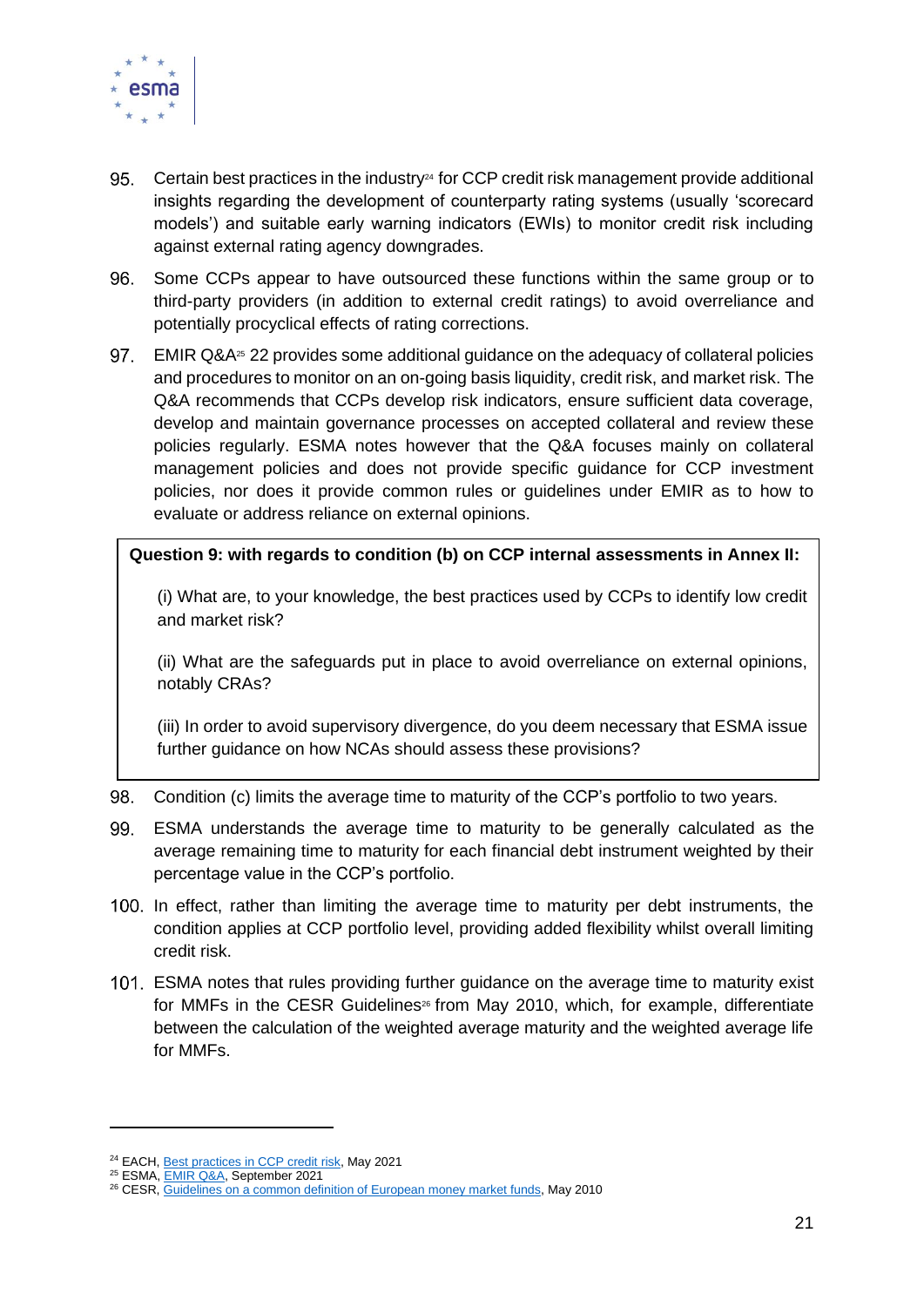

102. However, ESMA notes that the calculation methodology for CCP investments is not defined in the RTS and could be calculated a limited set of data points, which may provide a wrong image of the average time to maturity and hence of the risk of the CCP's portfolio.

**Question 10: with regards to condition (c) on the average time to maturity, do you believe that this time period is appropriate? Should its calculation be further specified in the RTS?** 

- ESMA notes that conditions (d), (e), (f) and (g) under Annex II are similar to those listed under Annex I on collateral requirements in the RTS of EMIR.
- 104. Condition (d) requires that the eligible financial instruments be denominated in a currency in which the CCP can demonstrate that it is able to manage the related risks or that it clears to avoid exposing the CCP to added currency risk.
- Conditions (e) and (f) relate to the transferability and marketability of accepted financial instruments requiring them to be *"freely transferable and without any regulatory constraint or third-party claims that impair liquidation"* and to *"have an active outright sale or repurchase agreement market"* to ensure high levels of liquidity and collateral transformation even under liquidity stress.
- 106. Finally, condition (g) requires that reliable price data on these instruments are published on a regular basis to ensure sufficient levels of transparency and that information on these instruments is easily accessible.

**Question 11: with regards to conditions (d), (e), (f) and (g) under Annex II, should these be amended?**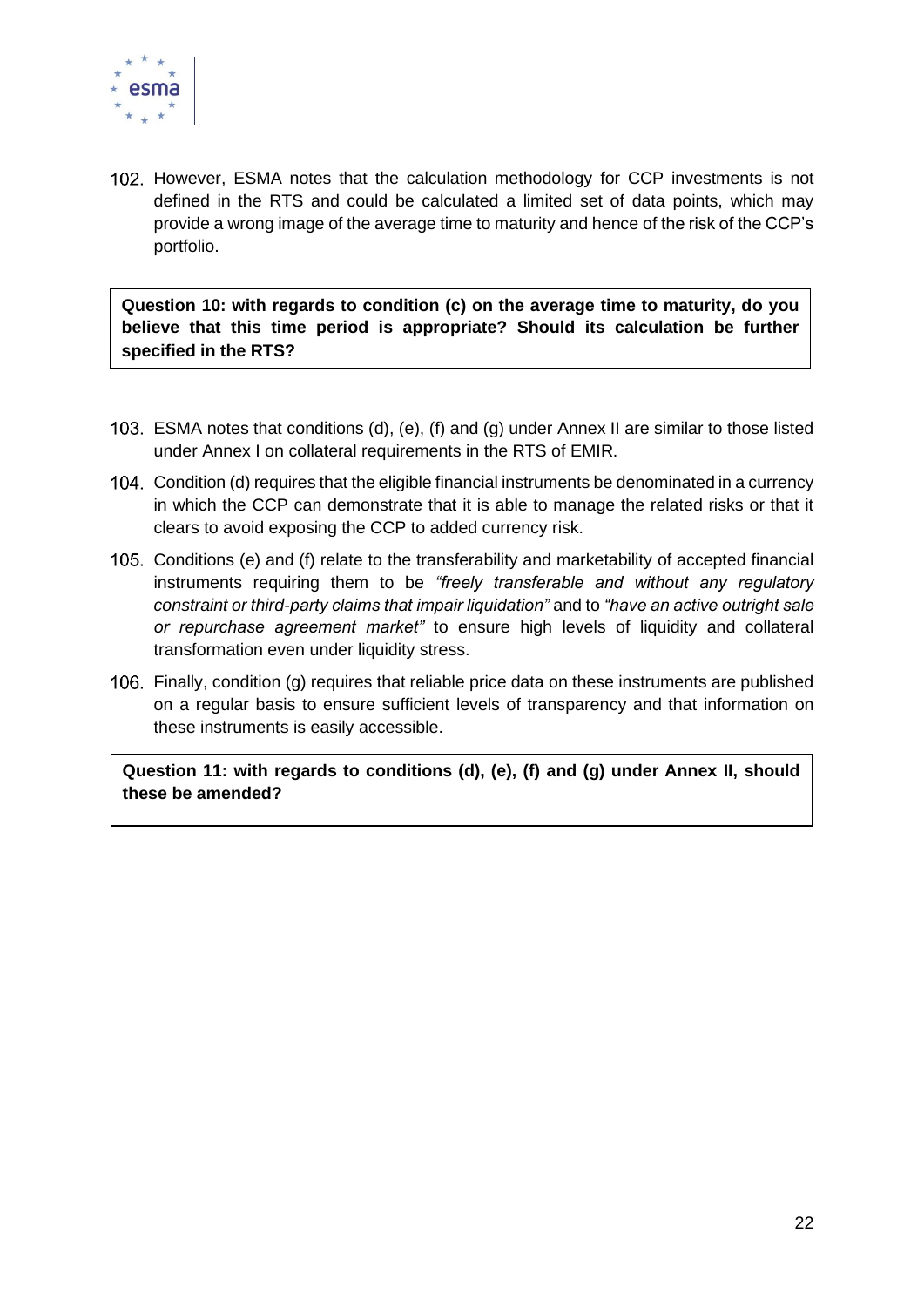

# <span id="page-23-0"></span>**5 Inclusion of MMFs**

- The mandate under Article 85(3a(e)) in EMIR Refit regarding a potential extension of the list of financial instruments for CCP investments makes a clear request on ESMA to consider the inclusion of one or more money market funds authorised in accordance with the EU Regulation on money market funds (EU) 2017/1131 ("MMFR").
- 108. Money market funds (MMFs) are key intermediaries in the financial system. They provide two main economic functions to the financial system and real economy: they (i) provide short-term funding to issuers, mainly banks, corporations, and governments; and (ii) are primarily used as cash management vehicles by investors.
- However, the market events following the COVID-19 lockdowns, and notably the liquidity strains observed on short-term funding markets, have again raised the issue of possible outstanding vulnerabilities in money market funds, despite the regulatory reforms following the global financial crisis, which may need to be addressed by a review of their regulatory framework.
- ESMA launched in March 2021 a Consultation Report discussing the potential reforms of the EU MMF regulatory framework that could be envisaged, in light of the lessons learnt during the COVID-19 crisis in March 2020, and is currently reviewing the responses collected.
- 111. This section focuses solely on the suitability of MMFs for cash investments from the CCP perspective. While it considers the impact of potential regulatory changes on the appropriateness of MMFs for CCP investments, it does not cover the impact of the said potential reforms on MMFs, their investors or the broader financial system.

### <span id="page-23-1"></span>**5.1 Current EU regulatory framework on Money Market Funds**

#### <span id="page-23-2"></span>5.1.1 EU MMFR

- 112. Since the global financial crisis in 2008, the EU adopted new rules in 2017 to increase the resilience of the MMF sector, transposing international guidance $^{27}$  into EU law.
- The MMF Regulation applies to undertakings for collective investment in transferable securities (UCITS) authorised under Directive 2009/65/EC<sup>28</sup> or alternative investment funds (AIFs) under Directive 2011/61/EU<sup>29</sup>, which invest in short-term assets and have distinct or cumulative objectives offering returns in line with money market rates or preserving the value of the investment.

<sup>&</sup>lt;sup>27</sup> IOSCO, [Policy recommendations for Money Market Funds,](https://www.iosco.org/library/pubdocs/pdf/IOSCOPD392.pdf) 2012

<sup>&</sup>lt;sup>28</sup> Directive 2009/65/EC of the European Parliament and of the Council of 13 July 2009 on the coordination of laws, regulations and administrative provisions relating to undertakings for collective investment in transferable securities (UCITS)(recast), [Consolidated version](https://eur-lex.europa.eu/legal-content/EN/TXT/?uri=CELEX:02009L0065-20140917)

 $29$  Directive 2011/61/EU of the European Parliament and of the Council of 8 June 2011 on Alternative Investment Fund Managers and amending Directives 2003/41/EC and 2009/65/EC and Regulations (EC) No 1060/2009 and (EU) No 1095/2010, [Consolidated version](https://eur-lex.europa.eu/legal-content/EN/TXT/?uri=CELEX%3A02011L0061-20210802)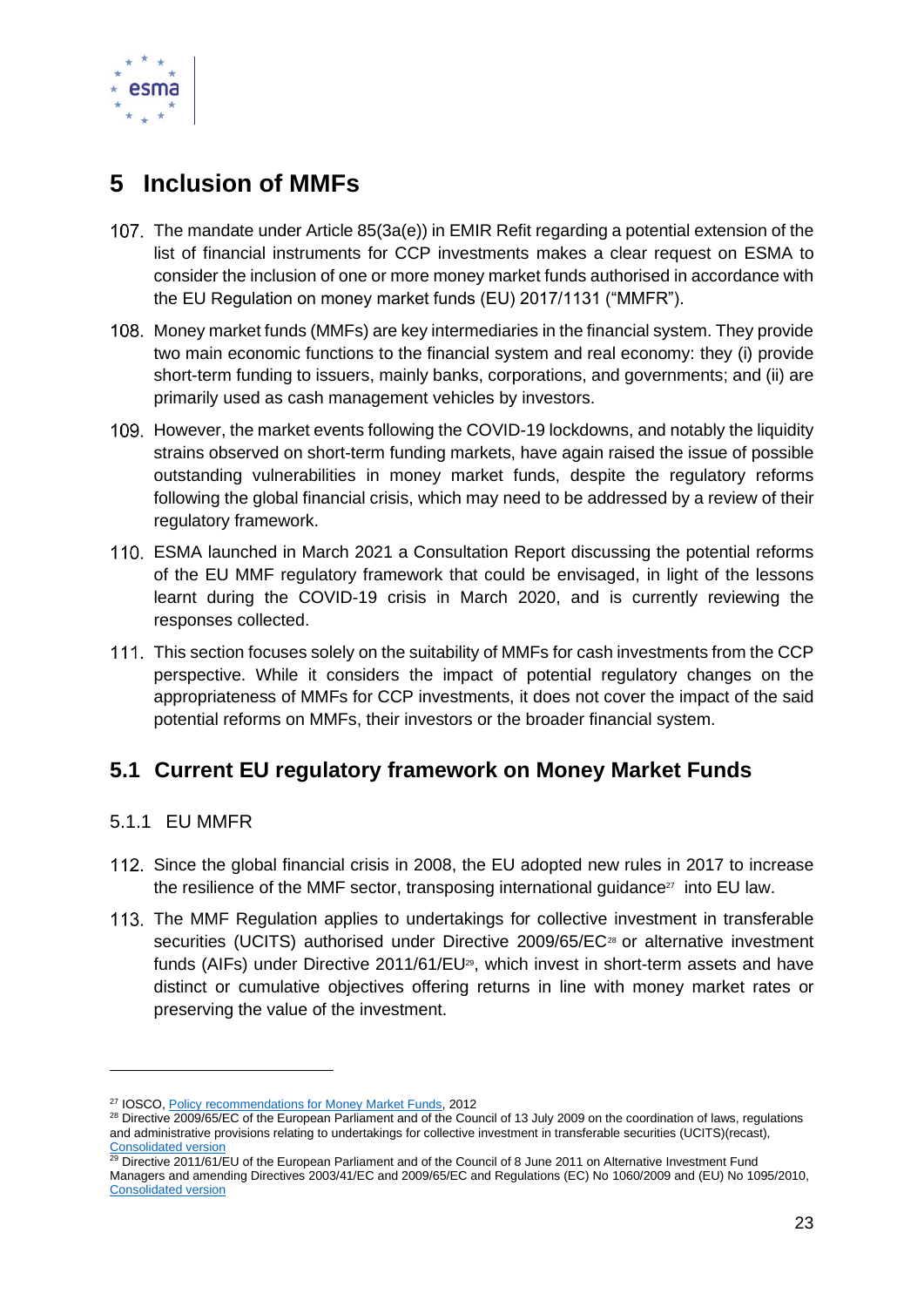

- The MMFR introduced rules on the composition of MMFs' portfolios in order to make MMFs more resilient and limit contagion to the rest of the financial sector. These include rules on eligible assets, maturities of assets, liquidity, diversification, and the credit quality of both issuers and money market instruments.
- 115. There are two broad categories of MMFs: standard MMFs (investing mainly in assets maturing within 6 months) and short-term MMFs (investing mainly in assets maturing within 120 days). The MMFR establishes three categories of short-term MMFs: 1) the Constant Net Asset Value (CNAV) funds which are required to invest 99.5% of their assets in public debt, reverse repo backed by public debt and cash 2) the Variable NAV (VNAV) funds which are allowed to let their NAV fluctuate and invest in less liquid assets (such as commercial paper and certificates of deposit), and 3) the Low Volatility NAV funds which act as a hybrid between both models as it allows funds to offer a stable NAV (as long as that the market NAV does not deviate from the dealing NAV by more than 20 bp), while investing in a broader range of instruments.
- 116. Most importantly, the MMF Regulation introduced daily and weekly liquidity requirements with a view to strengthening MMFs' ability to handle redemptions and mitigate procyclical sales by introducing buffers. LVNAV and CNAV funds are required to consider temporarily suspending or limiting redemptions or applying liquidity fees where weekly liquid assets fall below 30% of total assets and the fund experiences daily redemptions totalling more than 10% of total assets.
- <span id="page-24-0"></span>5.1.2 Impact of COVID-19 on MMF markets
- 117. The COVID-19 market turmoil in March and April 2020 tested again in real life conditions the resilience of the MMF sector.
- 118. In particular, a number of EU MMFs faced significant liquidity issues during the period of acute stress in March 2020 with large redemptions from investors on the liability side, and a severe deterioration of liquidity of money market instruments on the asset side.
- As outlined in ESMA's recent consultation paper on the EU MMF Regulation<sup>30</sup>, MMFs exposed to private markets (LVNAVs and VNAVs in the EU, Prime MMFs in the US) recorded very high outflows, while facing challenges to dispose of their assets due to the lack of liquidity in Commercial Paper (CP) and Certificate of Deposits (CD) markets.
- 120. The rapidly deteriorating situation required substantial intervention by central banks through purchases of CP on primary or secondary markets, funding facilities for banks to buy MMFs (US Fed), or by extending the list of eligible collateral to unsecured bank bonds (ECB). While no EU MMF had to use gates or fees to suspend redemptions, these events call for further reflection on the vulnerabilities in the MMF sector, as also outlined in ESMA's Report on Trends, Risks and Vulnerabilities<sup>31</sup>.

<sup>&</sup>lt;sup>30</sup> ESMA Consultation Report[, EU Money Market Funds Regulation –](https://www.esma.europa.eu/sites/default/files/library/esma34-49-309_cp_mmf_reform.pdf) legislative review, March 2021

<sup>&</sup>lt;sup>31</sup> ESMA Report on [Trends, Risks and Vulnerabilities,](https://www.esma.europa.eu/sites/default/files/library/esma50-165-1524_trv_1_2021.pdf) No1 2021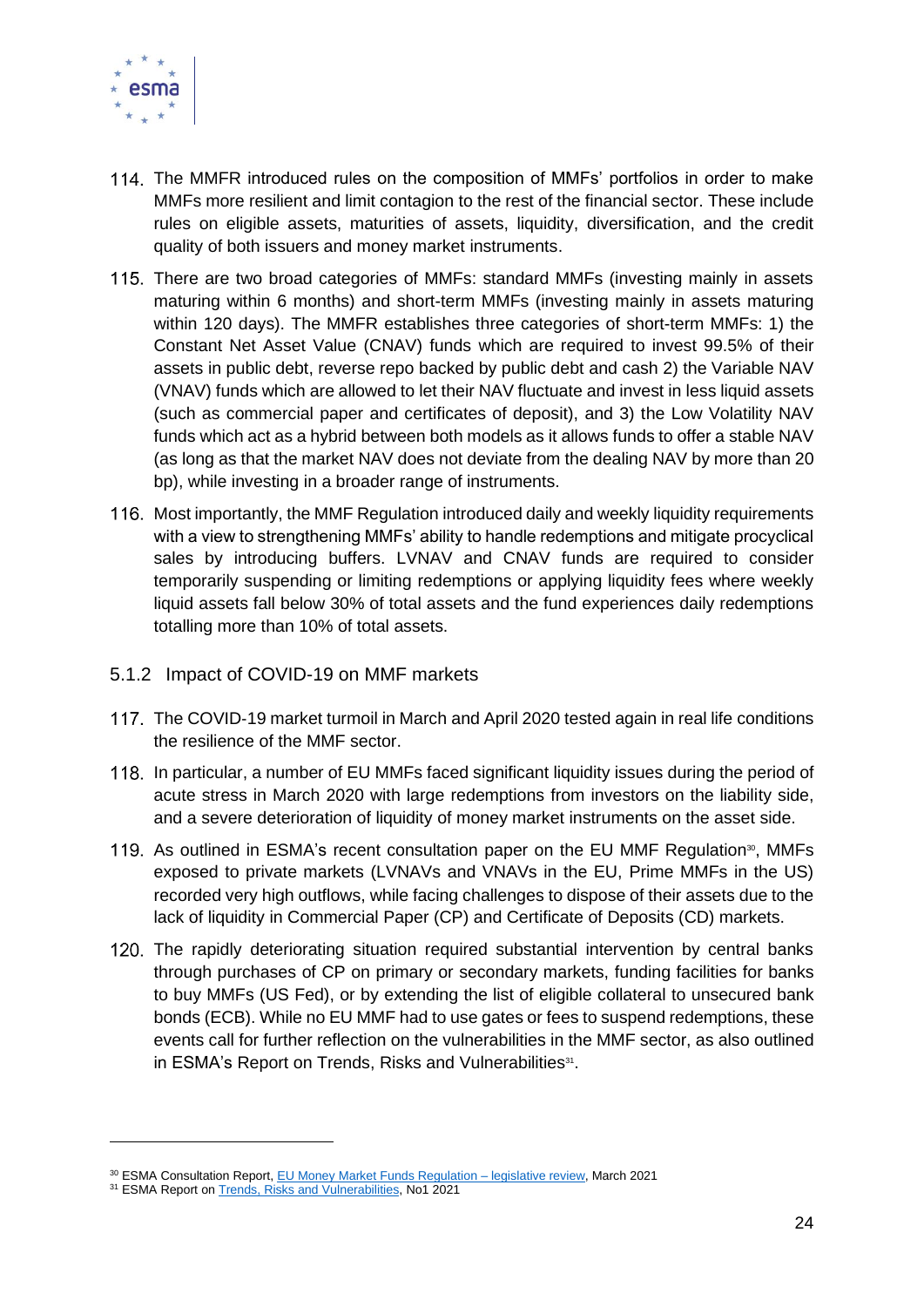

- <span id="page-25-0"></span>5.1.3 Potential review of the MMF regulatory framework
- The COVID-19 events in Spring 2020 have acted like a live test of the resilience of the MMF sector and highlighted outstanding vulnerabilities which may require further regulatory and supervisory intervention.
- 122. In this context, ESMA has launched in March 2021 its Consultation Report discussing potential reforms of the EU MMF regulatory framework ahead of the legislative review planned in 2022 but also to build on the lessons learned from the events observed on the short-term funding market in March 2020.
- 123. The European Systemic Risk Board (ESRB) also outlined preliminary policy considerations<sup>32</sup> to reform MMFs requirements to cater for the cross-sectoral dimension of such reforms given their importance for cash management purposes and short-term funding.
- 124. These policy discussions go well beyond the EU, as similar discussions have picked up at the international level, given similar episodes observed in the US. In November 2020,  $IOSCO$  issued a thematic note $33$  analysing the March-April events and providing initial considerations. The Financial Stability Board (FSB) launched in June 2021 a consultation on Policy Proposals to Enhance Money Market Fund Resilience<sup>34</sup> and published its final Report in October 2021<sup>35</sup>.
- 125. The overarching objectives of these reforms are to enhance the resilience of MMF markets to shocks, by enabling them to continue delivering on their key functions (funding and cash management), whilst decreasing the likelihood of investor runs and the need for central bank intervention.
- 126. The policy options for MMFs can be grouped as reforms impacting the asset-side  $-$  by reviewing the composition or concentration of asset holding or introducing capital buffers – or the liability side – by introducing swing pricing or similar measures or by delinking temporary suspensions, redemption gates and liquidity fees from the current specific thresholds. Measures on either side of the balance sheet are likely to impact the liquidity profile of a category of MMFs.
- Finally, other broader measures are being discussed to increase the resilience and transparency of MMFs by greater supervisory prerogatives, reporting requirements and stress-testing.

<sup>32</sup> ESRB, [Issues note on systemic vulnerabilities of and preliminary policy considerations to reform money market funds \(MMFs\),](https://www.esrb.europa.eu/pub/pdf/reports/esrb.report.210701_Issues_note_on_systemic_vulnerabilities~db0345a618.en.pdf) July 2021

<sup>&</sup>lt;sup>33</sup> IOSCO, [Money Market Funds during the March-April Episode,](https://www.iosco.org/library/pubdocs/pdf/IOSCOPD666.pdf) November 2020

<sup>34</sup> FSB, Consultation report[, Policy Proposals to Enhance Money Market Fund Resilience,](https://www.fsb.org/wp-content/uploads/P300621.pdf) June 2021

<sup>&</sup>lt;sup>35</sup> FSB, Policy proposals to enhance money market fund resilience: Final report, October 2021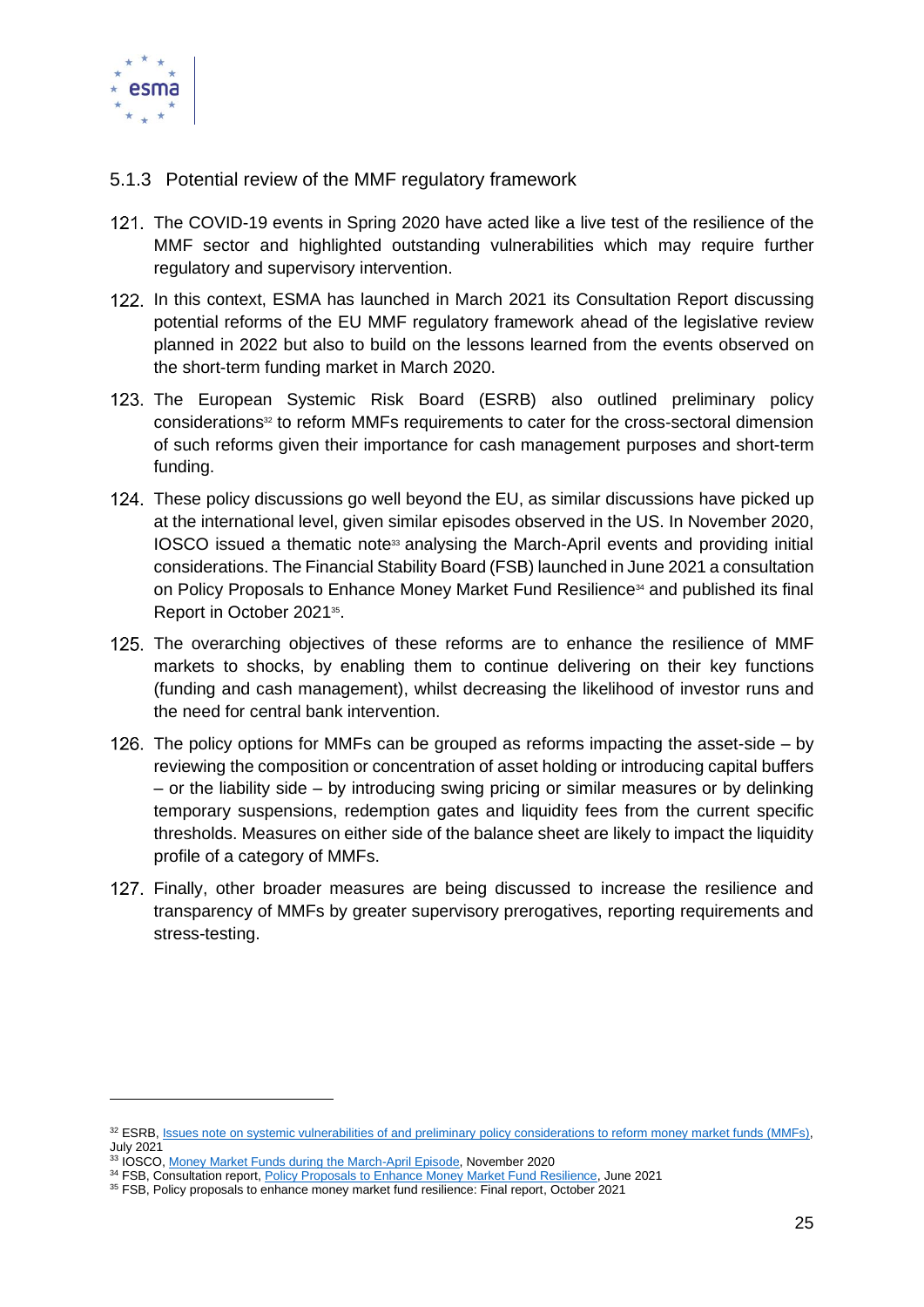

### <span id="page-26-0"></span>**5.2 Impact on CCP Investments**

- <span id="page-26-1"></span>5.2.1 The current exclusion of MMFs from the list of allowed investments for EU CCPs
- 128. Under the current version of Annex II of the EMIR Delegated Regulation, money market funds cannot qualify as possible investments as they are neither debt financial instruments nor issued or explicitly guaranteed by a government, a central bank, a multilateral development bank, the European Financial Stability Facility (EFSF) or the European Stability Mechanism (ESM).
- 129. At the time of the drafting of the RTS in 2012, MMFs were not allowed in the list of eligible financial instruments for CCP investments since the MMF market had only recently experienced serious liquidity issues in 2007-2008 and were not yet subject to higher harmonized regulatory standards. In effect, the EU did not have a harmonised regulatory framework for MMFs at the time, as the MMFR would only be adopted four years later.
- <span id="page-26-2"></span>5.2.2 Regulatory practices in other jurisdictions
- 130. As highlighted in section 3.3, US CFTC rules (Regulation 1.25) includes MMFs as permitted investments for clearing members and for CCPs. These permitted investments in MMFs are subject to terms and conditions listed under section (c)(5), including with respect to their authorisation, sponsorship, custody rules, valuation.
- 131. It notably states that "a fund shall be legally obligated to redeem an interest and to make *payment in satisfaction thereof by the business day following a redemption request"*, effectively banning any form of gates or fees on redemptions.
- Following its review of "Rule 2a-7" which governs MMFs and came into effect in 2016, the SEC had required MMFs to retain the authority under defined conditions to impose liquidity fees or suspend participant redemptions. These provisions are mandatory for MMFs that invest primarily in corporate debt securities ("Prime MMF"), and the provisions may be voluntarily adopted by MMFs that invest primarily in U.S. government securities ("Government MMF").
- 133. The CFTC therefore issued clarifying guidance under the form of the No-Action Relief Letter No. 16-68<sup>36</sup> stating that permittable investment in MMFs will not be allowed in Prime MMFs, and in Government MMFs which chose to be subject to liquidity fees or redemption restrictions.
- 134. As mentioned in section 3.3, other jurisdictions hosting important financial centres, such as Singapore or Switzerland, have also included MMFs as part of the list of eligible financial instruments for CCP investment. However, others, like the UK and Australia, take a more conservative approach to CCP eligible investments, similarly to the EU.

<sup>36</sup> <https://www.cftc.gov/csl/16-68/download>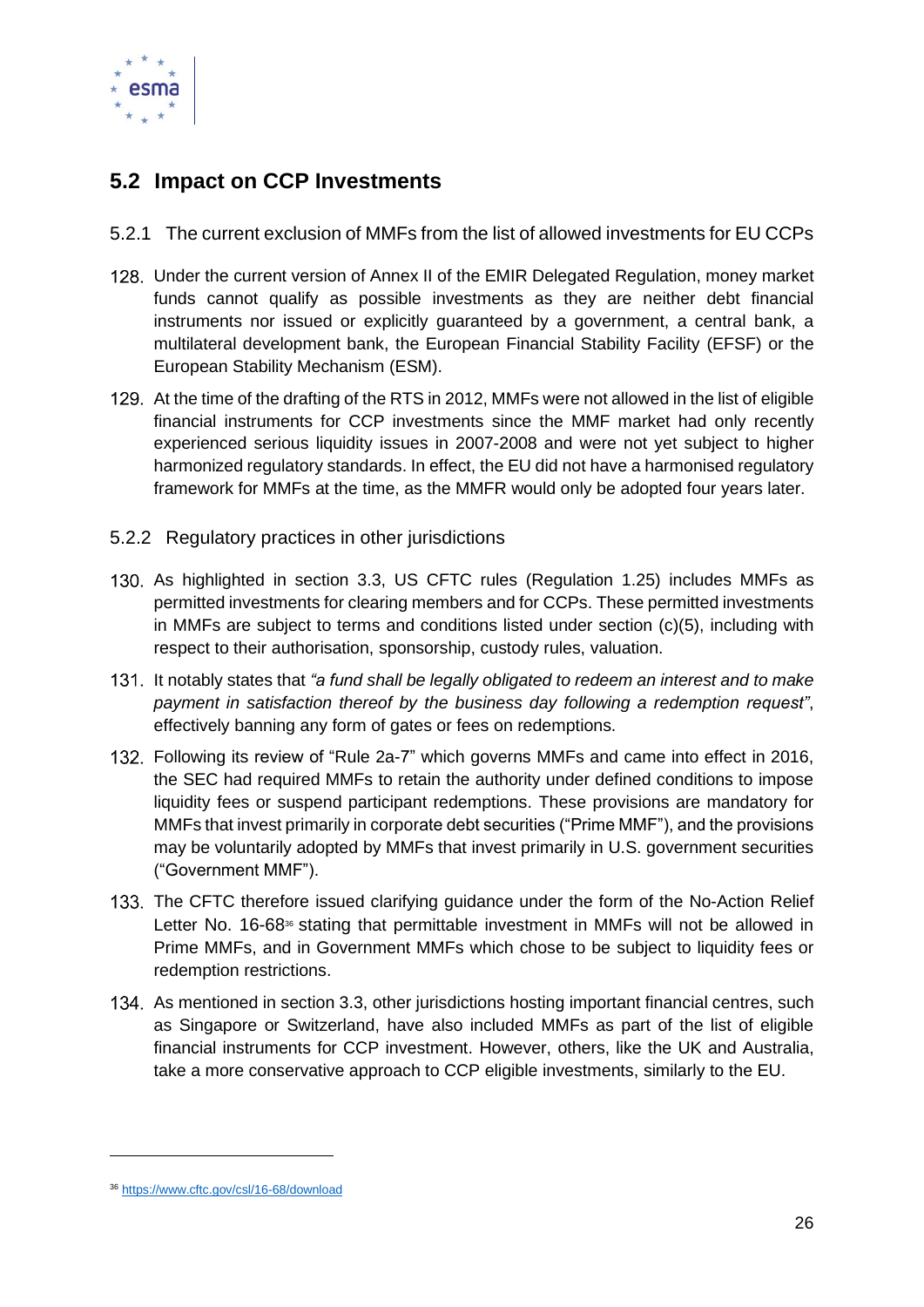

#### <span id="page-27-0"></span>5.2.3 Investment practices of non-EU CCPs in MMFs

- 135. As mentioned in section 3.4, the ESRB Risk Dashboard for Q2 2021 on the cash reinvestment practices of 19 CCPs across the world shows that, CCPs from Switzerland, USA or Hong Kong occasionally invest their financial resources in 'other deposits including MMF', with strong discrepancies across regions: <10% for US CCPs, around 40% for the Swiss CCP and almost all the investment strategy for the Hong Kong CCP.
- Even if no detail is available on whether these investments are in MMFs or in other deposits, it appears that even where the regulation allows a more diversified investment strategy for CCPs, CCPs tend to opt for these investments only moderately.
- 137. Similarly, only a small minority of initial margin is posted by clearing members to non-EU CCPs under the form of MMFs, though it is currently possible under their local requirements (see graph in section 3.4).

**Question 12: Do you agree with this conclusion? To what extent are MMFs currently used as collateral or CCP investments beyond the EU?**

- <span id="page-27-1"></span>5.2.4 Policy considerations regarding the inclusion of MMFs within the current regulatory framework
- 138. A change in policy enabling CCP investment in MMFs as for any extension of eligible investments – would provide EU CCPs with additional options to invest cash in non-cash collateral. This would help diversify its investment possibilities and help mitigate certain concentration and custodian risks as outlined in section 4.
- Moreover, the popularity of investments in MMFs in certain jurisdictions can be explained by the fact that they are cost efficient and simple in use compared to having to set up a trading desk to invest directly in debt instruments.
- 140. In addition, expanding the list of CCP eligible investments could help level the playing field for EU CCPs competing with third-country CCPs and promote the use of EU UCITS and AIFs authorised as MMFs.
- 141. However, from a CCP perspective, the credit quality and liquidity of the investment it holds are paramount, as the CCP must be able to immediately transform the investment into cash, in order to respond to abrupt market moves and remain balanced at all times.
- 142. As Article 85(3)(e) in EMIR allows ESMA to include one or more MMFs authorised under the MMFR, ESMA could potentially identify a specific category of MMFs suitable for CCP investments which would respect the conditions in EMIR defining highly liquid CCP investments with minimal credit and market risk.
- 143. In other words, ESMA could consider allowing CCPs to invest in a specific sub-set of MMFs which are of the same credit quality and just as highly liquid as other highly liquid financial instruments eligible for CCP investments.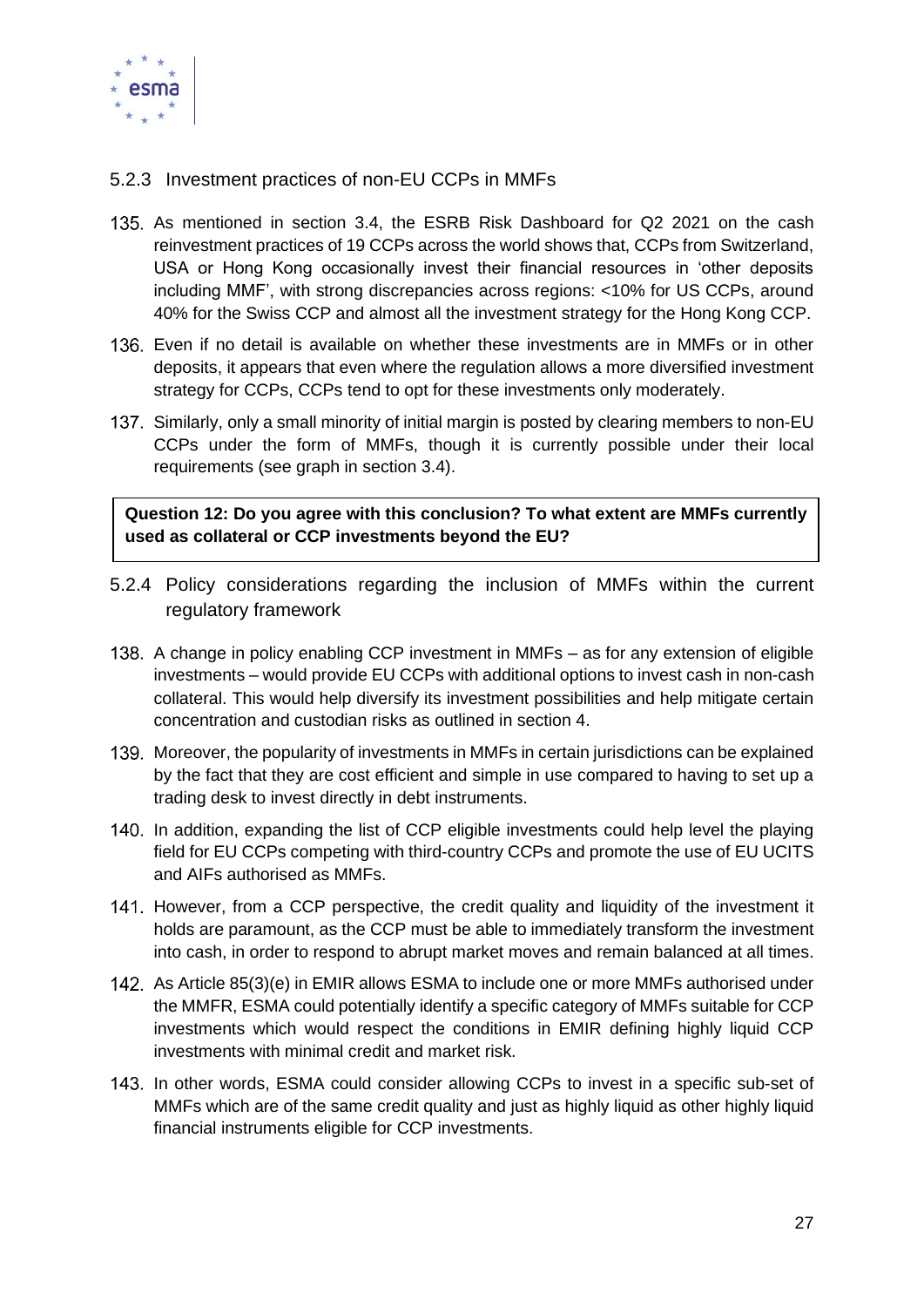

144. This approach would reiterate the importance of the highly liquid requirement for MMFs to be able to convert securities into cash easily to avoid importing liquidity stress into the CCP and ensure a minimum level playing field across investment possibilities depending on their risk profile.

**Question 13: Do you agree with the premise that the assets held by eligible MMFs for CCP investment should at least meet the same criteria as for other financial instruments?**

- 145. However, ESMA notes that it may not be straightforward to transpose this approach to MMFs in practice, especially as the conditions to define instruments highly liquid are cumulative, but also due to certain specificities of the short-term funding market.
- 146. For example, ESMA notes that condition (a) on public entities acting as a quarantor and issuer to those financial instruments may not always be practicable, as EU MMFs currently investing exclusively in EU sovereigns have disappeared in the past years given the low interest rate environment and may not constitute a viable option.
- 147. In addition, ESMA notes that other conditions may act as a barrier to including MMFs within the list of highly liquid financial instruments, in particular with regards to condition (e) on the free transferability of the financial instruments.
- 148. In practice, any rule impacting the liquidity profile of the funds (gates, fees, suspensions) would be seen as a regulatory constraint on the ability to redeem cash and therefore necessarily have an impact on the suitability of these assets for CCPs. In this context, only MMFs without rules potentially constraining the ability to redeem cash could be deemed eligible from a CCP perspective.
- 149. However, as these mechanisms were introduced to make these funds more resilient from the financial stability viewpoint (to avoid or limit runs), ESMA would highlight the tension between the regulatory objectives of strengthening MMF markets and safeguarding the resilience of CCPs.

**Question 14: in your view, how could ESMA bridge the need for macroprudential tools for MMFs and the need for high quality and highly liquid collateral for CCPs?**

- 150. In addition, ESMA notes that the ongoing policy discussions on MMF reforms touch very broad and fundamental dimensions of MMFs (such as composition, redemption gates, fees, buffers and others), as well as the way they are tailored to one type of MMF or applied across the sector.
- This adds a significant level of uncertainty given the unpredictability of the policy outcome in the EU but also in other jurisdictions.
- Therefore, it appears that, at this stage, a number of issues still remain open before allowing EU CCPs to be able to reinvest cash into MMFs. In particular, the issue about the immediate availability to the CCP of the cash invested in MMFs in case of need remains a concern. In addition, ESMA believes that other conditions may need further consideration such as condition (g) on the availability and reliability data on MMFs.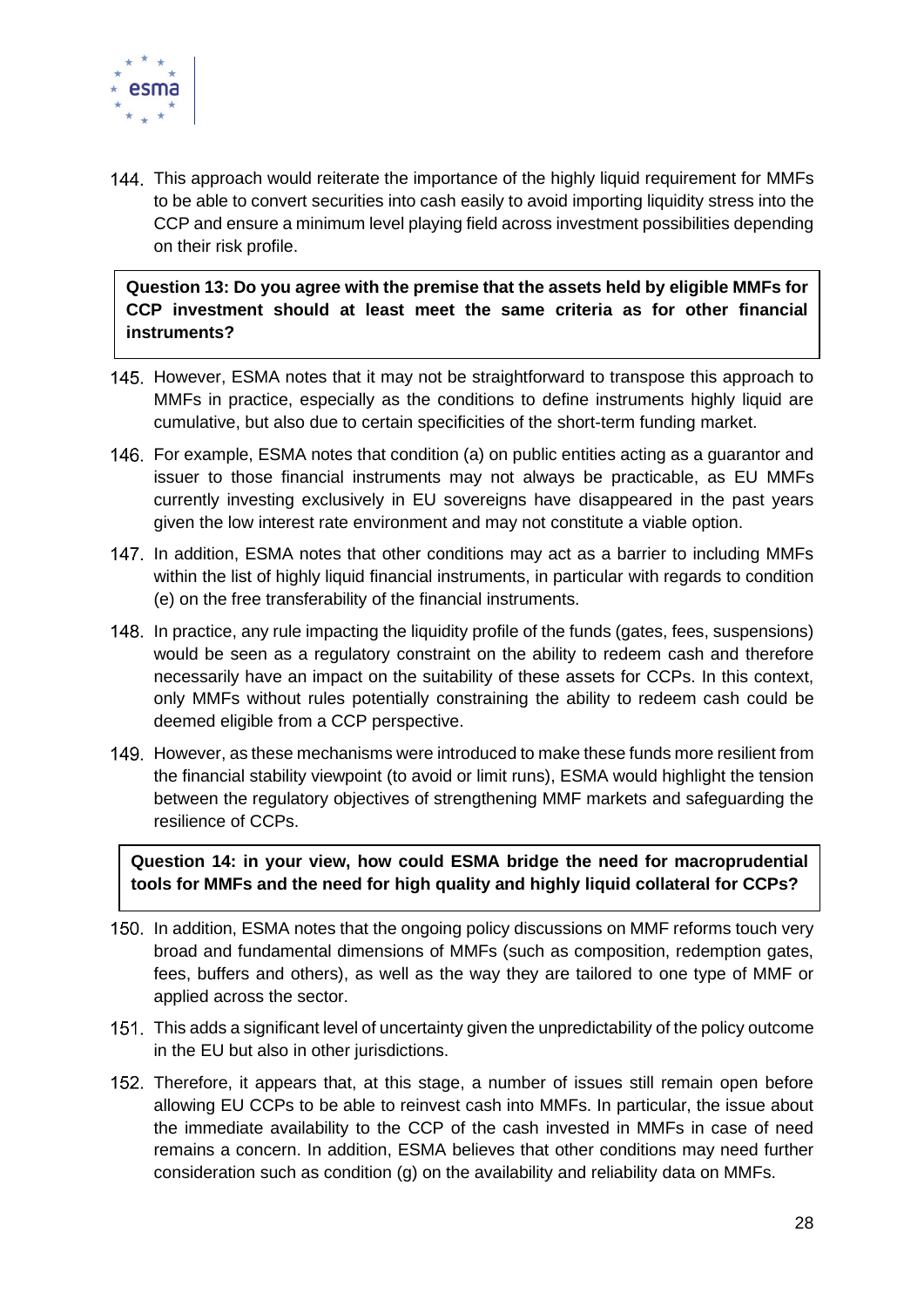

153. Under the current circumstances and given the expected future regulatory changes, ESMA does not believe that there is sufficient ground to recommend an extension of the list of financial instruments for CCP investments to MMFs at this stage.

**Question 15: Do you agree with ESMA that it is not appropriate at this stage to decide on the potential eligibility of MMFs for CCP investments before policy discussions on MMFs at the international and EU levels are finalized?**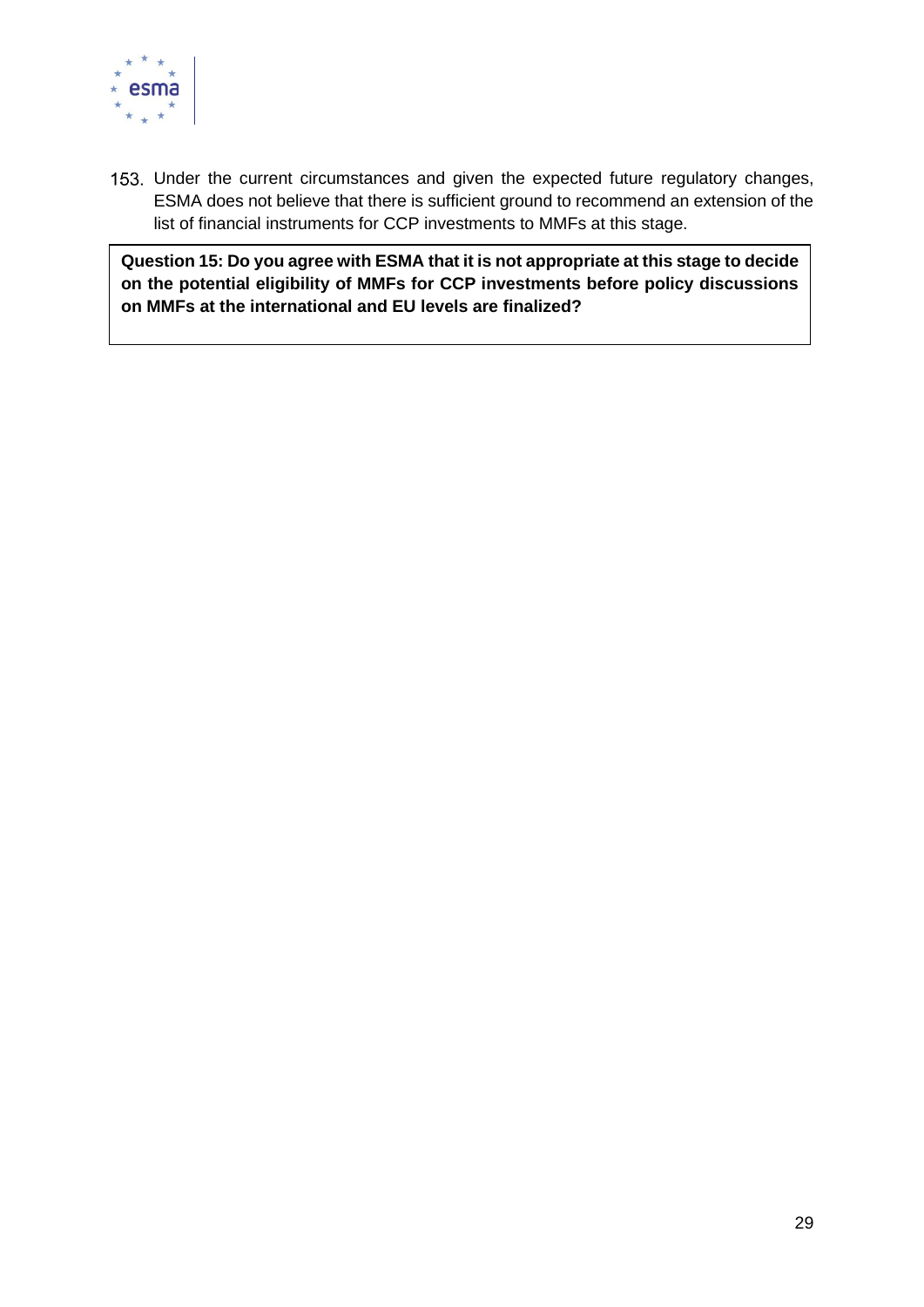

# <span id="page-30-0"></span>**6 Annex 1 – Legal provisions**

#### **Article 47 (EMIR)**

#### **Investment policy**

1. A CCP shall invest its financial resources only in cash or in highly liquid financial instruments with minimal market and credit risk. A CCP's investments shall be capable of being liquidated rapidly with minimal adverse price effect.

2. The amount of capital, including retained earnings and reserves of a CCP which are not invested in accordance with paragraph 1, shall not be taken into account for the purposes of Article 16(2) or Article 45(4).

3. Financial instruments posted as margins or as default fund contributions shall, where available, be deposited with operators of securities settlement systems that ensure the full protection of those financial instruments. Alternatively, other highly secure arrangements with authorised financial institutions may be used.

4. Cash deposits of a CCP shall be performed through highly secure arrangements with authorised financial institutions or, alternatively, through the use of the standing deposit facilities of central banks or other comparable means provided for by central banks.

5. Where a CCP deposits assets with a third party, it shall ensure that the assets belonging to the clearing members are identifiable separately from the assets belonging to the CCP and from assets belonging to that third party by means of differently titled accounts on the books of the third party or any other equivalent measures that achieve the same level of protection. A CCP shall have prompt access to the financial instruments when required.

6. A CCP shall not invest its capital or the sums arising from the requirements laid down in Article 41, 42, 43 or 44 in its own securities or those of its parent undertaking or its subsidiary.

7. A CCP shall take into account its overall credit risk exposures to individual obligors in making its investment decisions and shall ensure that its overall risk exposure to any individual obligor remains within acceptable concentration limits.

8. In order to ensure consistent application of this Article, ESMA shall, after consulting EBA and the ESCB, develop draft regulatory technical standards specifying the financial instruments that can be considered highly liquid, bearing minimal credit and market risk as referred to in paragraph 1, the highly secured arrangements referred to in paragraphs 3 and 4 and the concentration limits referred to in paragraph 7.

ESMA shall submit those draft regulatory technical standards to the Commission by 30 September 2012.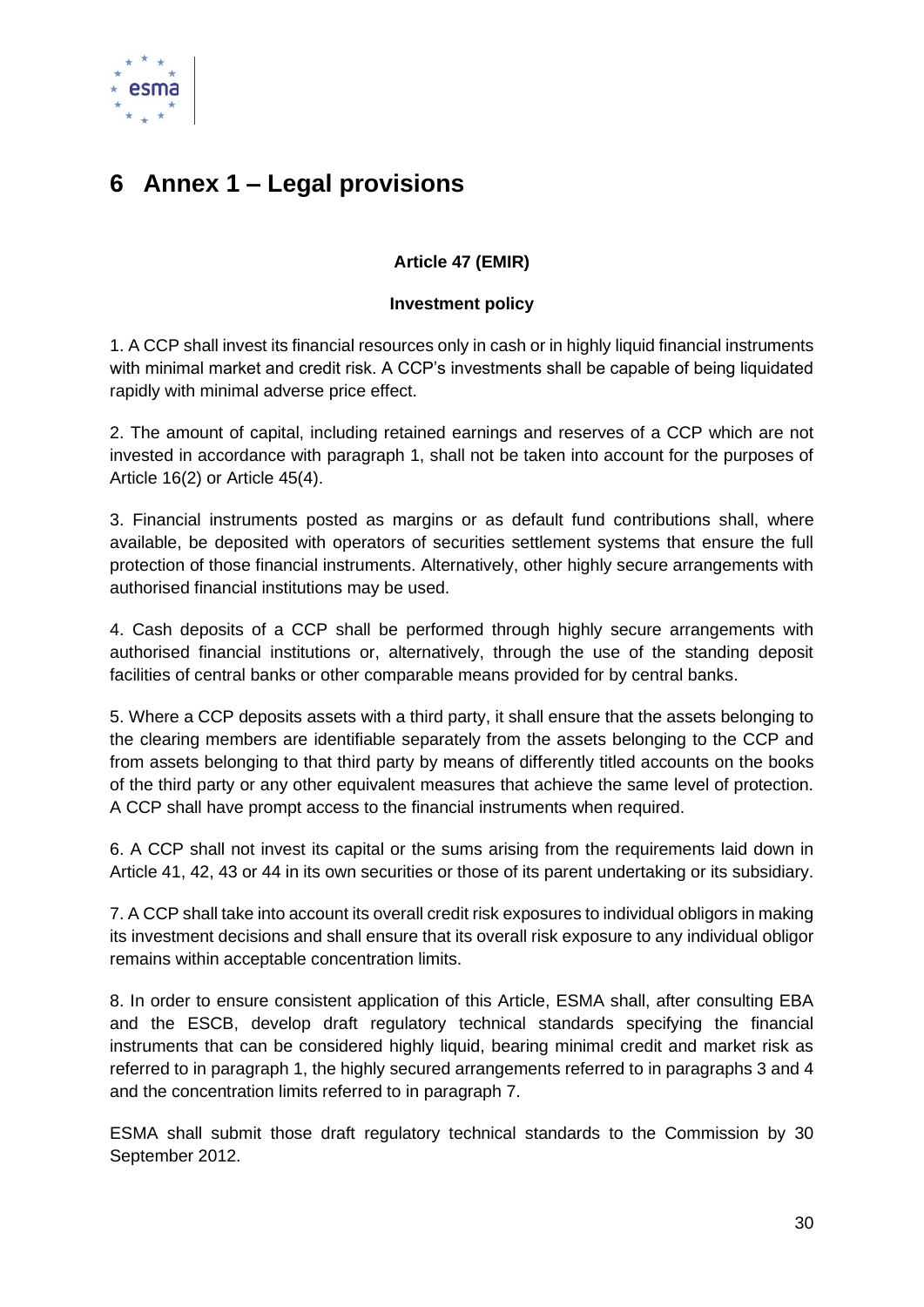

Power is delegated to the Commission to adopt the regulatory technical standards referred to in the first subparagraph in accordance with Articles 10 to 14 of Regulation (EU) No 1095/2010.

#### **Article 43 (EMIR RTS)**

#### **Highly liquid financial instruments**

For the purposes of Article 47(1) of Regulation (EU) No 648/2012, debt instruments can be considered highly liquid, bearing minimal credit and market risk if they are debt instruments meeting each of the conditions set out in Annex II.

#### **ANNEX II (EMIR RTS)**

#### **Conditions applicable to highly liquid financial instruments**

1. For the purposes of Article 47(1) of Regulation (EU) No 648/2012, financial instruments can be considered highly liquid financial instruments, bearing minimal credit and market risk if they are debt instruments meeting each of the following conditions:

(a) they are issued or explicitly guaranteed by:

- (i) a government;
- (ii) a central bank;

(iii) a multilateral development bank as listed under Section 4.2 of Part 1 of Annex VI to Directive 2006/48/EC;

(iv) the European Financial Stability Facility or the European Stability Mechanism where applicable;

(b) the CCP can demonstrate that they have low credit and market risk based upon an internal assessment by the CCP. In performing such assessment the CCP shall employ a defined and objective methodology that shall not fully rely on external opinions and that takes into consideration the risk arising from the establishment of the issuer in a particular country;

(c) the average time-to-maturity of the CCP's portfolio does not exceed two years;

(d) they are denominated in one of the following currencies:

(i) a currency the risks of which the CCP can demonstrate that it is able to manage; or

(ii) a currency in which the CCP clears transactions, in the limit of the collateral received in that currency;

(e) they are freely transferable and without any regulatory constraint or third party claims that impair liquidation;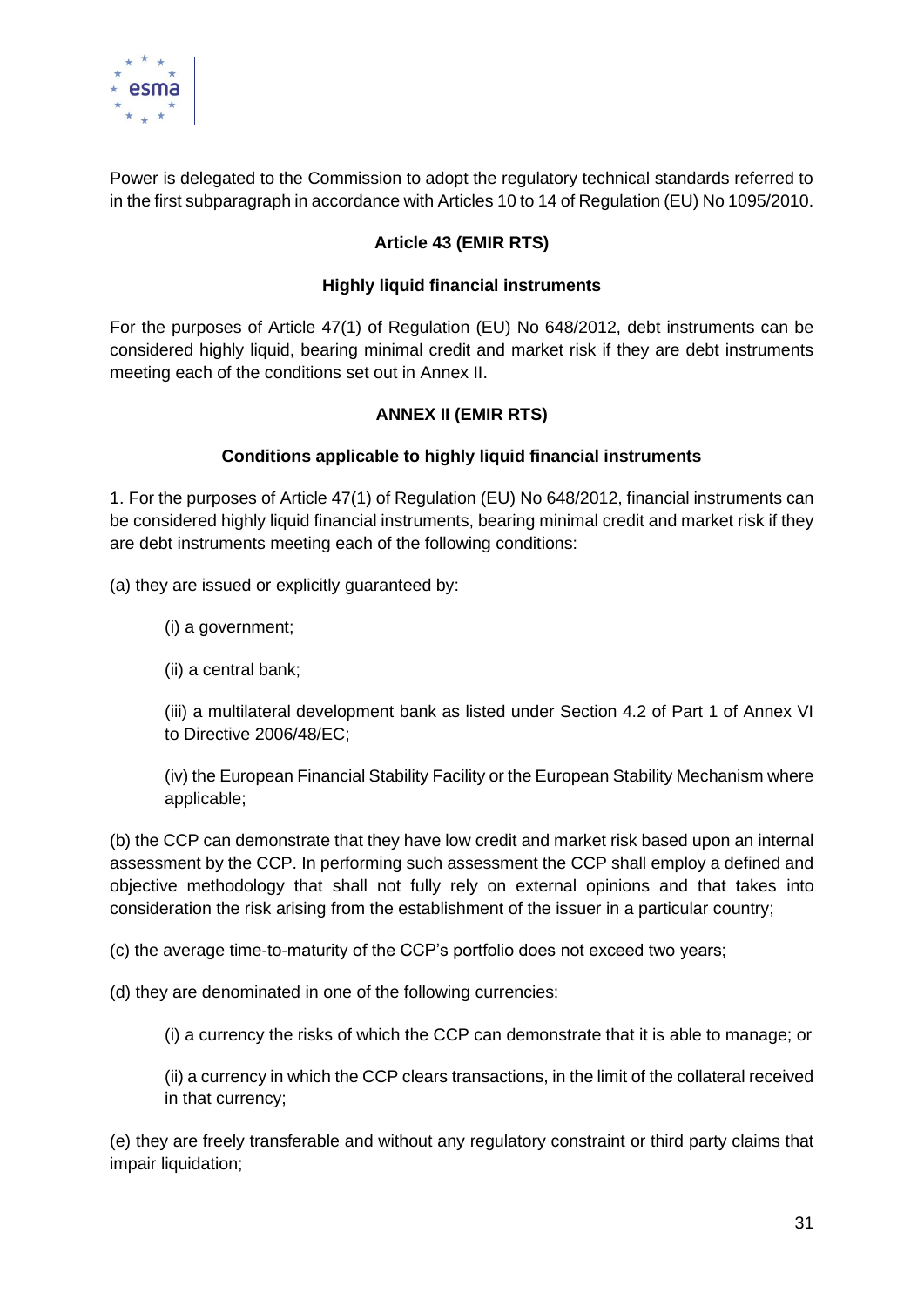

(f) they have an active outright sale or repurchase agreement market, with a diverse group of buyers and sellers, including in stressed conditions and to which the CCP has reliable access;

(g) reliable price data on these instruments are published on a regular basis.

2. For the purposes of Article 47(1) of Regulation (EU) No 648/2012, derivative contracts can also be considered highly liquid financial investments, bearing minimal credit and market risk if they are entered into for the purpose of:

(a) hedging the portfolio of a defaulted clearing member as part of the CCP's default management procedure; or

(b) hedging currency risk arising from its liquidity management framework established in accordance with Chapter VIII.

Where derivative contracts are used in such circumstances, their use shall be limited to derivative contracts in respect of which reliable price data is published on a regular basis and to the period of time necessary to reduce the credit and market risk to which the CCP is exposed.

The CCP's policy for the use of derivative contracts shall be approved by the board after having consulted the risk committee.

#### **Article 85 (EMIR)**

#### **Reports and Reviews**

#### $[...]$

3a. By 18 May 2020, ESMA shall submit a report to the Commission. That report shall assess:

#### $[\ldots]$

(e) whether the list of financial instruments that are considered highly liquid with minimal market and credit risk, in accordance with Article 47, could be extended and whether that list could include one or more money market funds authorised in accordance with Regulation (EU) 2017/1131 of the European Parliament and of the Council (1).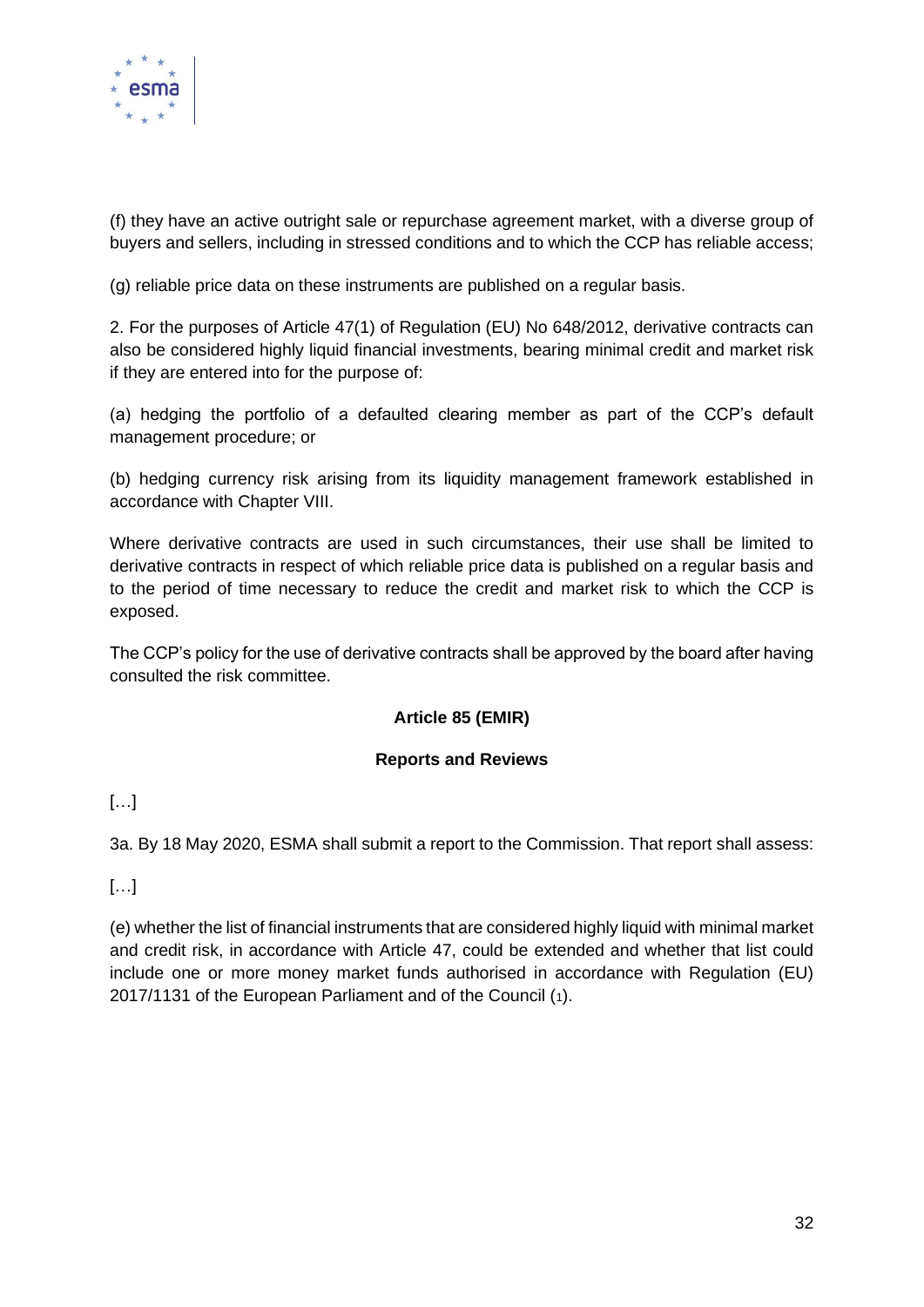

# <span id="page-33-0"></span>**7 Annex 2 – Cost-Benefit Assessment**

154. In order to assess the effects of the potential extension of the list of financial instruments considered highly liquid with minimal market and credit risk, in accordance with Article 47 of EMIR, and more specifically the extension to one or more money market funds authorised in accordance with MMFR, ESMA would like to receive data and other information on the possible costs or benefits of a potential extension of this list of financial instruments EU CCPs are allowed to invest in.

**Question 16: What would be the costs and benefits of extending the list of financial instruments considered highly liquid with minimal market and credit risk, in the context of EU CCPs' investment policies?**

**Question 17: What would be the costs and benefits of extending the list of financial instruments to money market funds authorised in accordance with MMFR?**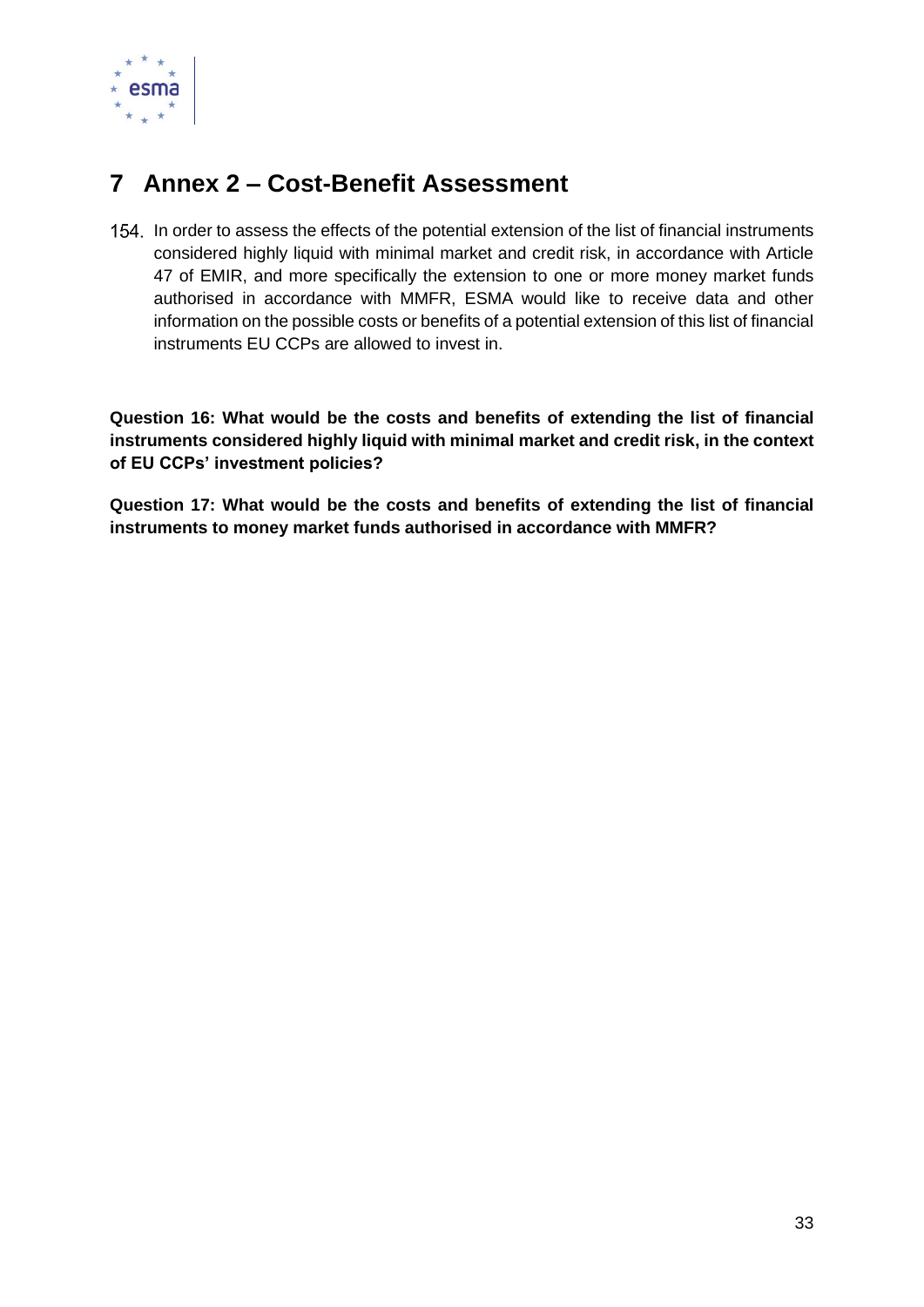

## <span id="page-34-0"></span>**8 Annex 3 – Summary of questions**

**Question 1: Does the above section describe accurately the requirements on CCP investments outside the EU? Are there other jurisdictions that ESMA should consider to inform its analysis?**

**Question 2: Does the above section provide an accurate description of CCP practices regarding their investment and collateral policies?**

**Question 3: Does the above section accurately describe the trade-offs faced by CCPs when developing their investments strategies? What other factors or trade-offs can influence CCP investment strategies?**

**Question 4: Do you agree with ESMA's premise that changes to the list of financial instruments for CCP investments should be in line with the PFMI?**

**Question 5: Do you agree with ESMA's policy approach that benefits should outweigh risks to support a policy change?**

**Question 6: Do you agree with ESMA's approach to focus on the list of conditions to define highly liquid instruments bearing minimal credit and market risk? Do you believe it would be appropriate to align EMIR with other definitions of highly liquid instruments in the EU financial legislation, such as CRR?** 

#### **Question 7: with regards to condition (a) on public entities outlined in Annex II:**

- (i) Should the list of international organisations be expanded beyond the EFSF and the ESM to explicitly include the EU?
- (ii) Should it include other international organisations (IMF? BIS? Others?)?
- (iii) Do you agree with ESMA's legal analysis that it is not necessary to explicitly include regional governments and local authorities as these should be covered by the generic term of government under condition (a)(i)? Should ESMA consider adding conditions similar to those outlined in Article 115 of the CRR?
- (iv) Should ESMA consider limiting the list of governments and central banks in particular to those from third-countries deemed to have equivalent regulatory and supervisory arrangements?
- (v) Do you agree that the list of multilateral development bank listed under Article 177(2) of CRR is suitable?

**Question 8: Should ESMA consider expanding condition (a) to certain debt instruments issued or backed by private entities? If so, to which type of corporate debt securities (Commercial Paper, Certificates of Deposits, covered bonds, etc.)? Under what conditions? How would the benefits outweigh the added risks?** 

**Question 9: with regards to condition (b) on CCP internal assessments in Annex II:**